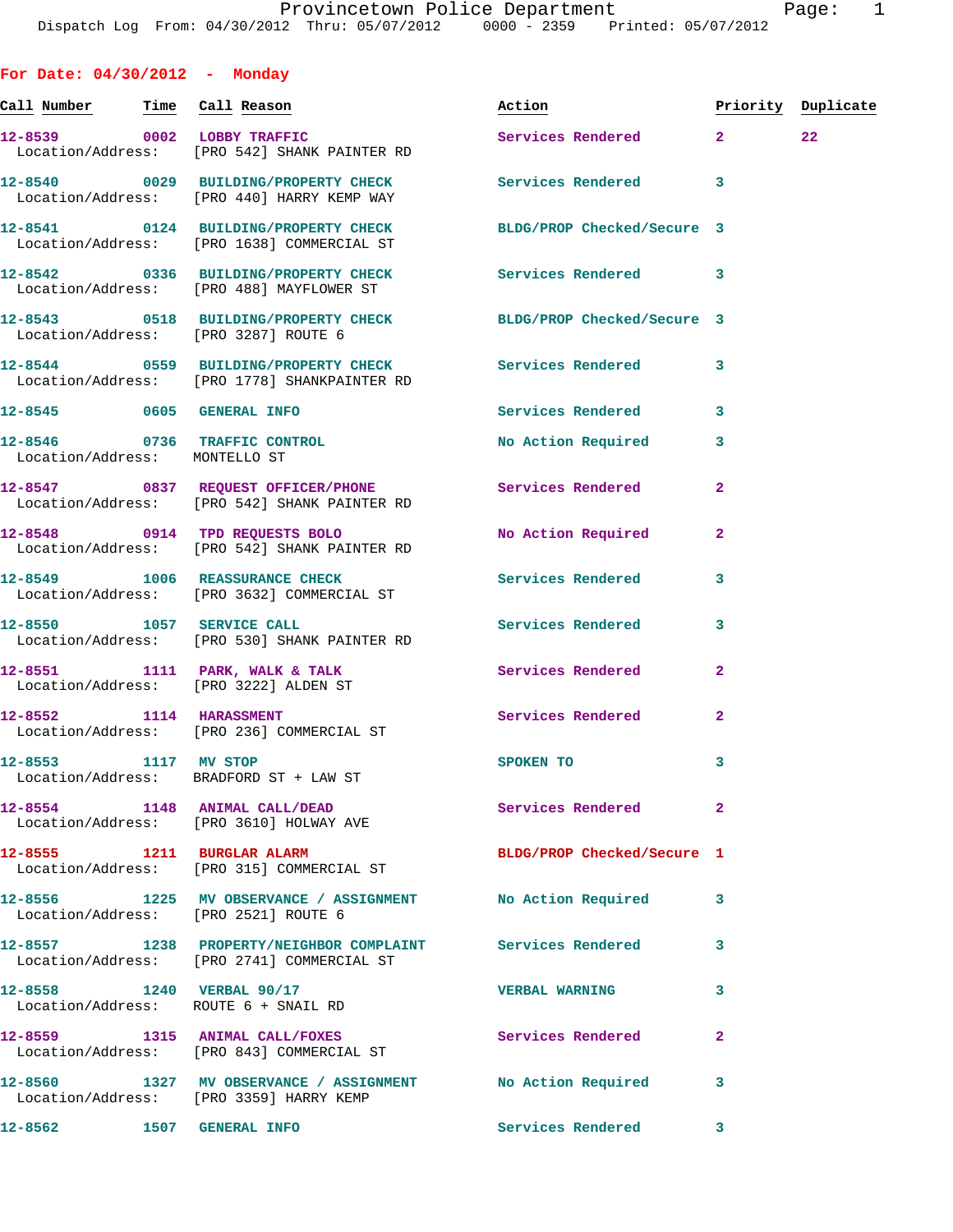Dispatch Log From: 04/30/2012 Thru: 05/07/2012 0000 - 2359 Printed: 05/07/2012

|                                                              | 12-8563 1512 PARK, WALK & TALK<br>Location/Address: [PRO 306] COMMERCIAL ST                          | Services Rendered          | $\mathbf{2}$   |
|--------------------------------------------------------------|------------------------------------------------------------------------------------------------------|----------------------------|----------------|
|                                                              | 12-8564 1525 911 GENERAL<br>Location/Address: [PRO 542] SHANK PAINTER RD                             | Services Rendered          | 1              |
| 12-8565 1527 FOLLOW UP                                       | Location/Address: [PRO 175] COMMERCIAL ST                                                            | Services Rendered          | $\overline{a}$ |
|                                                              | 12-8566 1530 911 TEST CALL<br>Location/Address: [PRO 1096] SANDY HILL LN                             | <b>Services Rendered</b>   | 1              |
| 12-8567 1546 FOLLOW UP                                       | Location/Address: [PRO 3443] COMMERCIAL ST                                                           | Services Rendered          | $\overline{2}$ |
|                                                              | 12-8568 1546 FOUND YELLOW LAB<br>Location/Address: [PRO 2605] COMMERCIAL ST                          | <b>Services Rendered</b>   | $\overline{2}$ |
| 12-8569 1549 VERBAL 90/17<br>Location/Address: ROUTE 6       |                                                                                                      | <b>VERBAL WARNING</b>      | 3              |
|                                                              | $12-8570$ 1555 PARK, WALK & TALK<br>Location: [PRO 3431] LOPES SQUARE                                | Services Rendered          | $\mathbf{2}$   |
| 12-8571 1557 MV STOP                                         | Location/Address: [PRO 3430] COMMERCIAL ST                                                           | No Action Required 3       |                |
|                                                              | 12-8572 1601 FOUND MA LICENSE<br>Location/Address: [PRO 3296] SHANK PAINTER RD                       | <b>Services Rendered</b>   | 3              |
| Location/Address: [PRO 2513] ROUTE 6                         | 12-8573 1705 MV OBSERVANCE / ASSIGNMENT VERBAL WARNING                                               |                            | 3              |
| 12-8574 1709 MV STOP<br>Location/Address: [PRO 2521] ROUTE 6 |                                                                                                      | <b>VERBAL WARNING</b>      | 3              |
| 12-8575 1727 FOLLOW UP                                       | Location/Address: [PRO 2283] COMMERCIAL ST                                                           | Services Rendered          | $\overline{a}$ |
| Location/Address: [PRO 444] HIGH POLE                        | 12-8576 1732 BUILDING/PROPERTY CHECK                                                                 | BLDG/PROP Checked/Secure 3 |                |
|                                                              | 12-8577 1758 LOST M/V REGISTRATION Services Rendered<br>Location/Address: [PRO 542] SHANK PAINTER RD |                            | 3              |
|                                                              | 12-8578 1806 BUILDING/PROPERTY CHECK<br>Location/Address: [PRO 488] MAYFLOWER ST                     | BLDG/PROP Checked/Secure 3 |                |
| 12-8579 1813 FOLLOW UP                                       | Location/Address: [PRO 175] COMMERCIAL ST                                                            | Services Rendered          | $\overline{a}$ |
|                                                              | 12-8580 1817 MV OBSERVANCE / ASSIGNMENT<br>Location/Address: [PRO 2577] BRADFORD ST                  | Services Rendered          | 3              |
| 12-8581 1820 MV STOP                                         | Location/Address: [PRO 3523] BRADFORD ST                                                             | <b>VERBAL WARNING</b>      | 3              |
|                                                              | 12-8582 1831 MV STOP<br>Location/Address: BRADFORD ST + STANDISH ST                                  | <b>VERBAL WARNING</b>      | 3              |
| 12-8583 1839 MV STOP                                         | Location/Address: STANDISH ST + BRADFORD ST                                                          | <b>VERBAL WARNING</b>      | 3              |
| 12-8584 1844 FOLLOW UP                                       | Location/Address: [PRO 1237] MILLER HILL RD                                                          | Services Rendered          | $\mathbf{2}$   |
|                                                              | 12-8585 1932 BUILDING/PROPERTY CHECK<br>Location/Address: [PRO 182] COMMERCIAL ST                    | BLDG/PROP Checked/Secure 3 |                |
| 12-8586                                                      | 1956 STOLEN BIKE                                                                                     | Services Rendered          | $\mathbf{2}$   |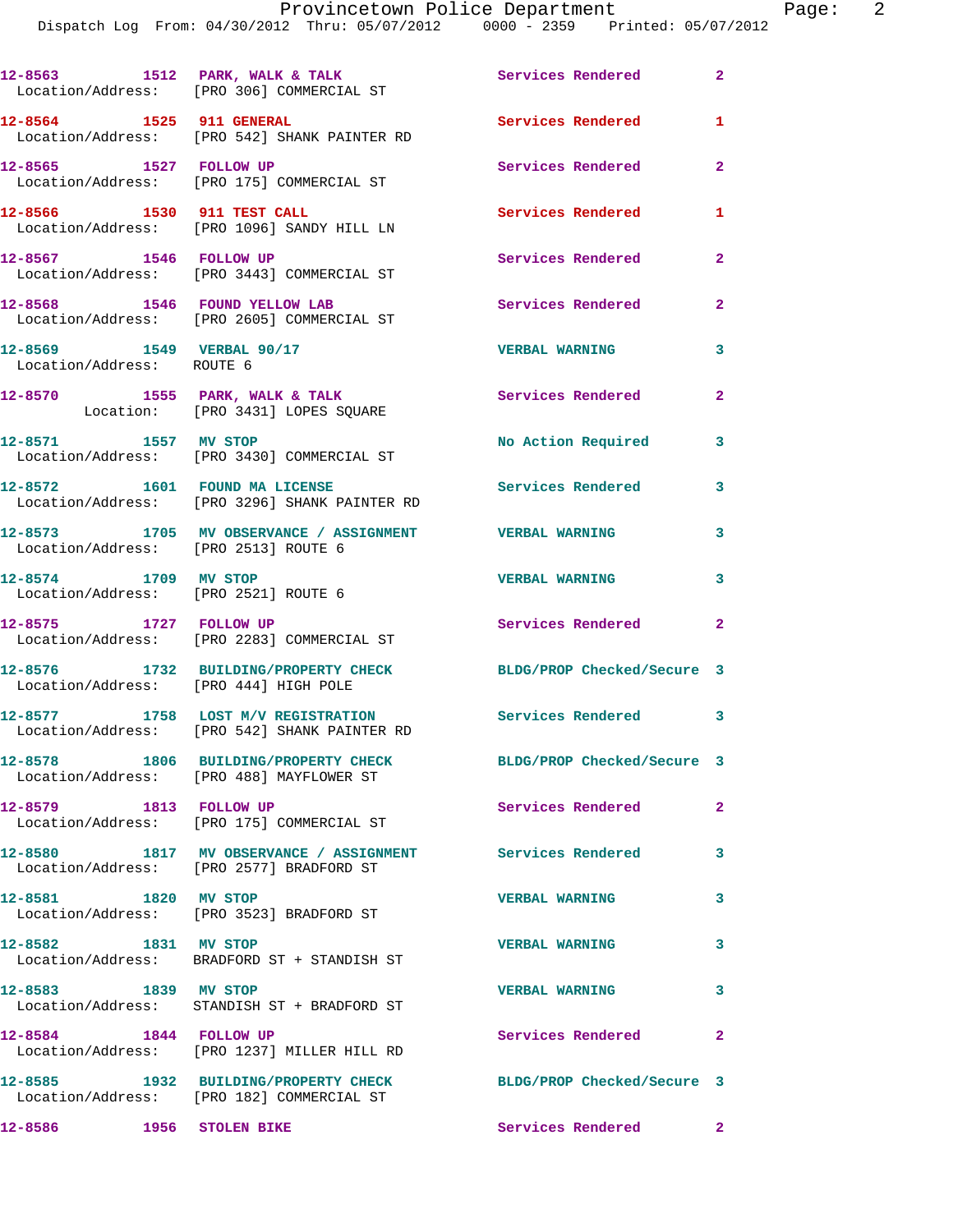|                                        | Dispatch Log From: 04/30/2012 Thru: 05/07/2012 0000 - 2359 Printed: 05/07/2012                                 | Provincetown Police Department |                | Page: 3 |  |
|----------------------------------------|----------------------------------------------------------------------------------------------------------------|--------------------------------|----------------|---------|--|
|                                        | Location/Address: [PRO 542] SHANK PAINTER RD                                                                   |                                |                |         |  |
|                                        | 12-8587 2127 MV OBSERVANCE / ASSIGNMENT Services Rendered 3<br>Location/Address: [PRO 2577] BRADFORD ST        |                                |                |         |  |
|                                        | 12-8588 2216 BUILDING/PROPERTY CHECK<br>Location/Address: [PRO 1638] COMMERCIAL ST                             | BLDG/PROP Checked/Secure 3     |                |         |  |
|                                        | 12-8589 2318 BUILDING/PROPERTY CHECK Services Rendered 3<br>Location/Address: [PRO 1778] SHANKPAINTER RD       |                                |                |         |  |
| 12-8590 2322 MV STOP                   | Location/Address: [PRO 3296] SHANK PAINTER RD                                                                  | <b>VERBAL WARNING</b>          | 3              |         |  |
| Location/Address: [PRO 16] BRADFORD ST | 12-8591 2330 BUILDING/PROPERTY CHECK BLDG/PROP Checked/Secure 3                                                |                                |                |         |  |
|                                        | 12-8592 2332 MV OBSERVANCE / ASSIGNMENT Services Rendered 3<br>Location/Address: [PRO 2577] BRADFORD ST        |                                |                |         |  |
| For Date: $05/01/2012$ - Tuesday       |                                                                                                                |                                |                |         |  |
|                                        | 12-8593 0006 BUILDING/PROPERTY CHECK BLDG/PROP Checked/Secure 3<br>Location/Address: [PRO 530] SHANKPAINTER RD |                                |                |         |  |
| 12-8594 0024 BAR CHECK                 | Location/Address: [PRO 2737] COMMERCIAL ST                                                                     | Services Rendered              | $\overline{2}$ |         |  |
| 12-8595 0025 MV STOP                   | Location/Address: [PRO 43] BRADFORD ST                                                                         | <b>VERBAL WARNING</b>          | 3              |         |  |
|                                        | 12-8596 0029 MV OBSERVANCE / ASSIGNMENT Services Rendered<br>Location/Address: BRADFORD ST + STANDISH ST       |                                | 3              |         |  |
| 12-8597 0045 LOBBY TRAFFIC             | Location/Address: [PRO 542] SHANK PAINTER RD                                                                   | Services Rendered 2            |                | 19      |  |
| Location/Address: [PRO 2543] MACMILLAN | 12-8598 0121 BUILDING/PROPERTY CHECK BLDG/PROP Checked/Secure 3                                                |                                |                |         |  |
| 12-8599                                | 0123 BUILDING/PROPERTY CHECK Services Rendered 3<br>Location/Address: [PRO 518] RACE POINT RD                  |                                |                |         |  |
|                                        | 12-8600 0151 BUILDING/PROPERTY CHECK BLDG/PROP Checked/Secure 3<br>Location/Address: [PRO 3256] COMMERCIAL ST  |                                |                |         |  |
| Location/Address: [PRO 3287] ROUTE 6   | 12-8601 0321 BUILDING/PROPERTY CHECK BLDG/PROP Checked/Secure 3                                                |                                |                |         |  |
| Location/Address: [PRO 2543] MACMILLAN | 12-8602 0342 BUILDING/PROPERTY CHECK BLDG/PROP Checked/Secure 3                                                |                                |                |         |  |
|                                        | 12-8603 0507 BUILDING/PROPERTY CHECK<br>Location/Address: [PRO 545] SHANK PAINTER RD                           | BLDG/PROP Checked/Secure 3     |                |         |  |
| Location/Address: [PRO 16] BRADFORD ST | 12-8604 0515 BUILDING/PROPERTY CHECK BLDG/PROP Checked/Secure 3                                                |                                |                |         |  |
| 12-8605 0537 AIRCRAFT                  | Location/Address: [PRO 516] RACE POINT RD                                                                      | Services Rendered 2            |                |         |  |
| Location/Address: [PRO 564] BAYBERRY   | 12-8606 0550 BUILDING/PROPERTY CHECK BLDG/PROP Checked/Secure 3                                                |                                |                |         |  |
| Location/Address: ROUTE 6              | 12-8607 0551 MV OBSERVANCE / ASSIGNMENT Services Rendered 3                                                    |                                |                |         |  |
| Location/Address: [PRO 2521] ROUTE 6   | 12-8608 0750 MV OBSERVANCE / ASSIGNMENT Services Rendered                                                      |                                | 3              |         |  |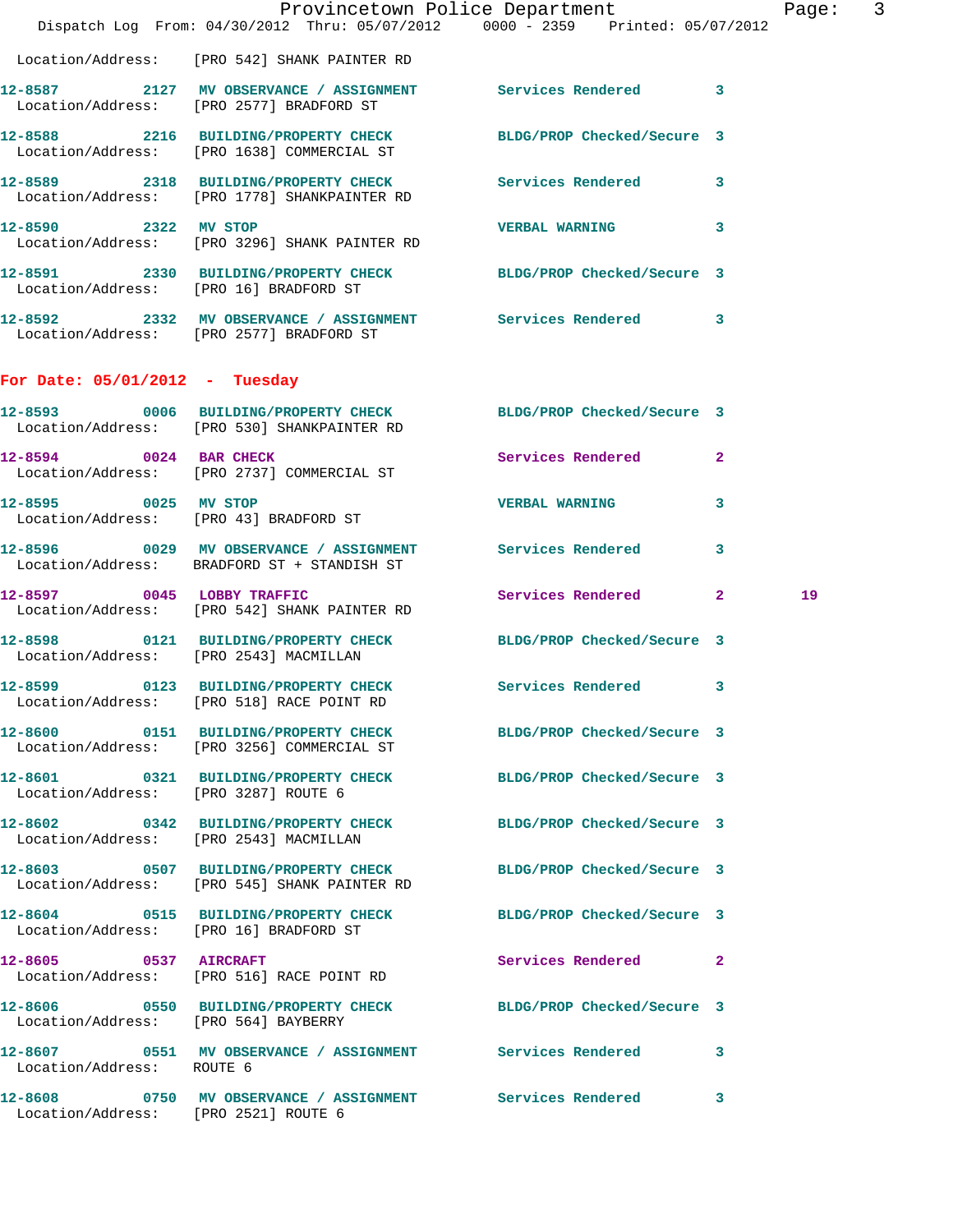|                                        | Provincetown Police Department<br>Dispatch Log From: 04/30/2012 Thru: 05/07/2012 0000 - 2359 Printed: 05/07/2012 |                            | Pag            |
|----------------------------------------|------------------------------------------------------------------------------------------------------------------|----------------------------|----------------|
|                                        |                                                                                                                  |                            | $\mathbf{2}$   |
|                                        | 12-8609 0916 PARK, WALK & TALK Services Rendered Location/Address: [PRO 3222] ALDEN ST                           |                            |                |
|                                        | 12-8610 0929 ASSIST AGENCY / MUTUAL AID No Action Required<br>Location/Address: [PRO 516] RACE POINT RD          |                            | 3              |
| Location/Address: COMMERCIAL ST        | 12-8611 0936 COMPLAINT/PLANTS RUN OVER Investigated                                                              |                            | 3              |
| Location/Address: [PRO 3287] ROUTE 6   | 12-8612 0942 BUILDING/PROPERTY CHECK BLDG/PROP Checked/Secure 3                                                  |                            |                |
|                                        | 12-8613 0942 WORKING ON ALARM<br>Location/Address: [PRO 208] COMMERCIAL ST                                       | Services Rendered          | $\overline{2}$ |
|                                        | 12-8614 1005 FLIGHT COVERAGE<br>Location/Address: [PRO 516] RACE POINT RD                                        | <b>Services Rendered</b>   | 3              |
|                                        | 12-8615 1038 ASSIST CITIZEN/REASSURANCE Services Rendered<br>Location/Address: [PRO 1073] PLEASANT ST            |                            | 3              |
|                                        | 12-8616 1108 FOLLOW UP<br>Location/Address: [PRO 2645] SHANK PAINTER RD                                          | Services Rendered          | $\mathbf{2}$   |
|                                        | 12-8617 1142 MEDICAL EMERGENCY<br>Location/Address: [PRO 440] HARRY KEMP WAY                                     | Transported to Hospital 1  |                |
|                                        | 12-8618 1214 MEDICAL EMERGENCY<br>Location/Address: [PRO 1892] SHANK PAINTER RD                                  | Services Rendered          | 1              |
| Location/Address: COMMERCIAL ST        | 12-8619 1220 ANIMAL CALL/DEAD DUCK Services Rendered                                                             |                            | $\mathbf{2}$   |
|                                        | 12-8620 1229 BUILDING/PROPERTY CHECK BLDG/PROP Checked/Secure 3<br>Location/Address: [PRO 2206] COMMERCIAL ST    |                            |                |
|                                        | 12-8621 1236 REASSURANCE CALL/SUDDEN DEATH Services Rendered 1<br>Location/Address: [PRO 1631] WINTHROP PL       |                            |                |
|                                        | 12-8622 1336 BUILDING/PROPERTY CHECK BLDG/PROP Checked/Secure 3<br>Location/Address: [PRO 517] RACE POINT RD     |                            |                |
|                                        | 12-8623 1347 PARK, WALK & TALK<br>Location/Address: [PRO 2645] SHANK PAINTER RD                                  | Services Rendered 2        |                |
|                                        | 12-8624 1400 BUILDING/PROPERTY CHECK<br>Location/Address: [PRO 3317] CEMETERY RD                                 | BLDG/PROP Checked/Secure 3 |                |
|                                        | 12-8625 1401 BUILDING/PROPERTY CHECK<br>Location/Address: [PRO 3318] CEMETERY RD                                 | BLDG/PROP Checked/Secure 3 |                |
|                                        | 12-8626 1409 FOLLOW UP<br>Location/Address: [PRO 1952] COMMERCIAL ST                                             | Services Rendered          | $\mathbf{2}$   |
| 12-8627 1446 ASSIST CITIZEN            | Location/Address: [PRO 999] MONTELLO ST                                                                          | Services Rendered          | 3              |
|                                        | 12-8628 1653 BUILDING/PROPERTY CHECK<br>Location/Address: [PRO 3317] CEMETERY RD                                 | BLDG/PROP Checked/Secure 3 |                |
|                                        | 12-8629 1756 BUILDING/PROPERTY CHECK<br>Location/Address: [PRO 488] MAYFLOWER ST                                 | BLDG/PROP Checked/Secure 3 |                |
| Location/Address: [PRO 3259] MACMILLAN | 12-8630 1854 BUILDING/PROPERTY CHECK                                                                             | BLDG/PROP Checked/Secure 3 |                |
|                                        | 12-8631 1923 PARKING COMPLAINT / GENERAL Citation/Warning Issued 3<br>Location/Address: [PRO 936] FRANKLIN ST    |                            | $\mathbf{2}$   |
|                                        | 12-8632 1927 BUILDING/PROPERTY CHECK BLDG/PROP Checked/Secure 3                                                  |                            |                |

Location/Address: [PRO 488] MAYFLOWER ST

Page: 4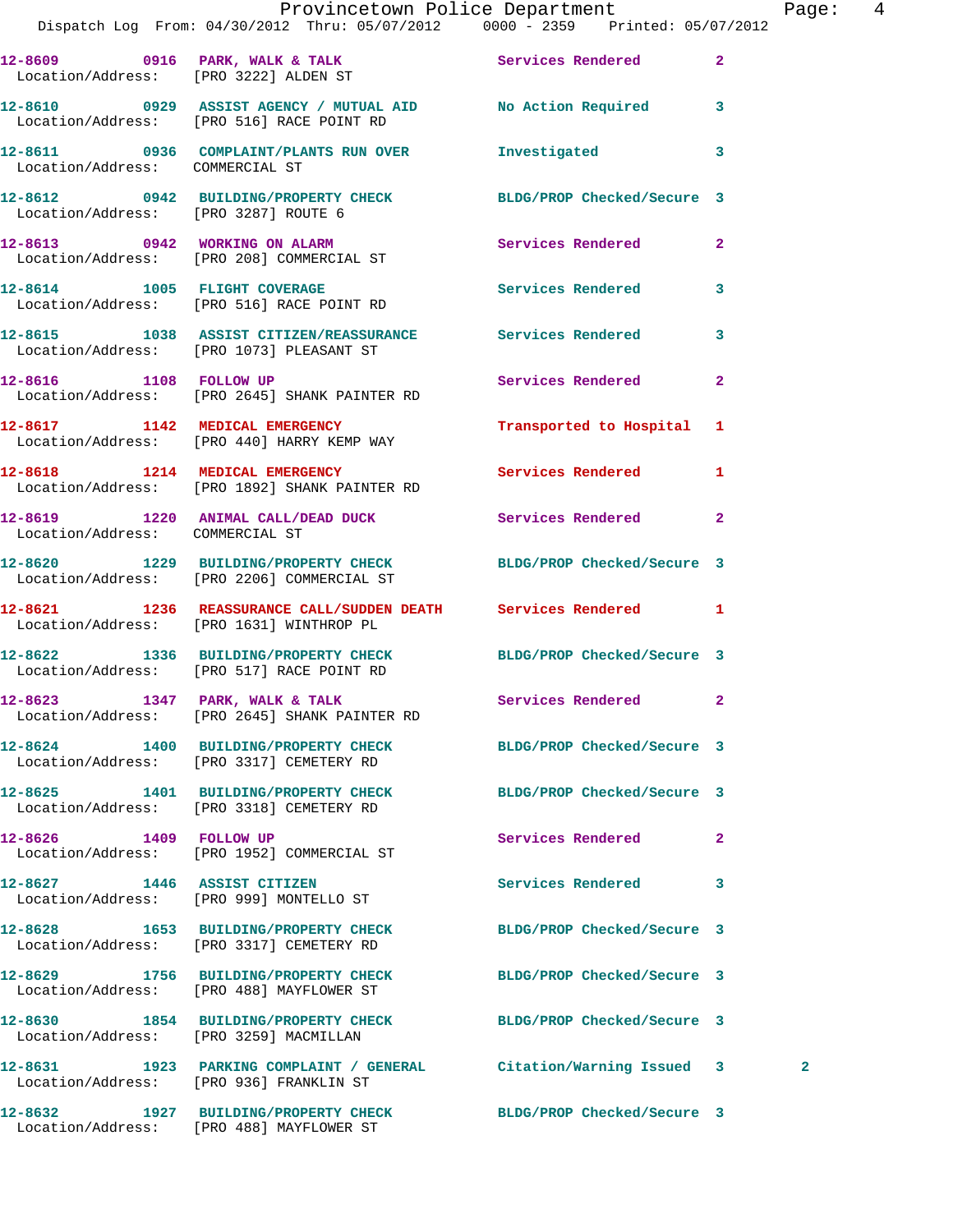|                                    | 12-8633 1932 MEDICAL EMERGENCY<br>Location/Address: [PRO 3222] ALDEN ST                                       | Transported to Hospital 1  |                |   |
|------------------------------------|---------------------------------------------------------------------------------------------------------------|----------------------------|----------------|---|
|                                    | 12-8634 1943 SERVE SUMMONS<br>Location/Address: [PRO 2369] COMMERCIAL ST                                      | Services Rendered          | 3              |   |
| 12-8635 1956 BAR CHECK             | Location/Address: [PRO 399] COMMERCIAL ST                                                                     | Services Rendered          | $\overline{a}$ |   |
|                                    | 12-8636 2021 BAR CHECK<br>Location/Address: [PRO 221] COMMERCIAL ST                                           | Services Rendered          | $\overline{a}$ |   |
|                                    | 12-8637 2022 ALARM - GENERAL<br>Location/Address: [PRO 32] BRADFORD ST                                        | <b>Services Rendered</b>   | 1              |   |
|                                    | 12-8638 2023 BUILDING/PROPERTY CHECK<br>Location/Address: [PRO 306] COMMERCIAL ST                             | BLDG/PROP Checked/Secure 3 |                |   |
|                                    | 12-8639 2115 BUILDING/PROPERTY CHECK BLDG/PROP Checked/Secure 3<br>Location/Address: [PRO 519] RACE POINT RD  |                            |                |   |
|                                    | 12-8640 2121 BUILDING/PROPERTY CHECK BLDG/PROP Checked/Secure 3<br>Location/Address: [PRO 16] BRADFORD ST     |                            |                |   |
|                                    | 12-8641 2133 MV OBSERVANCE / ASSIGNMENT Services Rendered<br>Location/Address: [PRO 2577] BRADFORD ST         |                            | 3              |   |
|                                    | 12-8642 2138 MV STOP<br>Location/Address: [PRO 637] BRADFORD ST                                               | Citation/Warning Issued 3  |                |   |
|                                    | 12-8643 2204 MV STOP<br>Location/Address: STANDISH ST + BRADFORD ST                                           | Citation/Warning Issued 3  |                |   |
|                                    | 12-8644 2213 BUILDING/PROPERTY CHECK BLDG/PROP Checked/Secure 3<br>Location/Address: [PRO 3256] COMMERCIAL ST |                            |                |   |
|                                    | 12-8645 2231 BUILDING/PROPERTY CHECK<br>Location/Address: [PRO 440] HARRY KEMP WAY                            | BLDG/PROP Checked/Secure 3 |                |   |
|                                    | 12-8646 2337 BUILDING/PROPERTY CHECK BLDG/PROP Checked/Secure 3<br>Location/Address: [PRO 444] HIGH POLE      |                            |                |   |
|                                    | 12-8647 2338 ASSIST AGENCY / MUTUAL AID Could Not Locate<br>Location/Address: [PRO 61] BRADFORD ST            |                            | 3              |   |
|                                    | 12-8648 2345 BUILDING/PROPERTY CHECK BLDG/PROP Checked/Secure 3<br>Location/Address: [PRO 3287] ROUTE 6       |                            |                |   |
| For Date: $05/02/2012$ - Wednesday |                                                                                                               |                            |                |   |
| Location/Address: COMMERCIAL ST    | 12-8649 0001 SUSPICIOUS ACTIVITY Services Rendered                                                            |                            | $\mathbf{2}$   |   |
| 12-8650 0012 MV STOP               | Location/Address: [PRO 3596] COMMERCIAL ST                                                                    | <b>VERBAL WARNING</b>      | 3              |   |
|                                    | 12-8651 0018 LOBBY TRAFFIC<br>Location/Address: [PRO 542] SHANK PAINTER RD                                    | Services Rendered          | 3              | 9 |
|                                    | 12-8652 0025 MV OBSERVANCE / ASSIGNMENT<br>Location/Address: BRADFORD ST + RYDER ST                           | Services Rendered          | 3              |   |
|                                    | 12-8653 0037 BUILDING/PROPERTY CHECK BLDG/PROP Checked/Secure 3<br>Location/Address: [PRO 571] ALDEN ST       |                            |                |   |
|                                    | 12-8654 0052 911 GENERAL<br>Location/Address: [PRO 542] SHANK PAINTER RD                                      | <b>Services Rendered</b>   | 1              |   |
| 12-8655 0103 MV STOP               |                                                                                                               | Arrest(s) Made             | 3              |   |
|                                    |                                                                                                               |                            |                |   |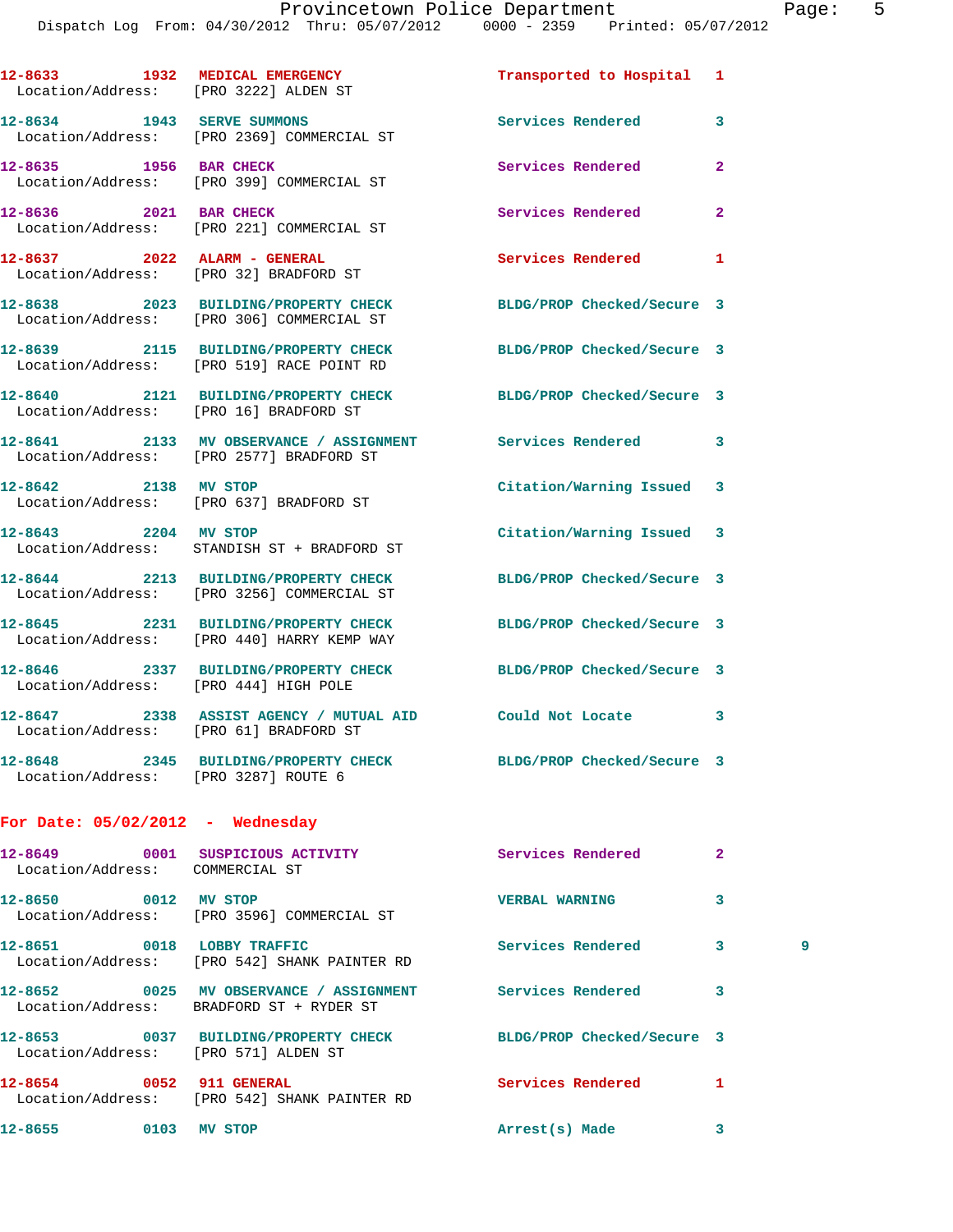Location/Address: [PRO 3004] BRADFORD ST Refer To Arrest: 12-65-AR

**12-8656 0140 DISTURBANCE Transported to Hospital 1**  Location/Address: [PRO 1451] BRADFORD ST **12-8657 0349 BUILDING/PROPERTY CHECK BLDG/PROP Checked/Secure 3**  Location/Address: [PRO 545] SHANKPAINTER RD **12-8658 0527 BUILDING/PROPERTY CHECK BLDG/PROP Checked/Secure 3**  Location/Address: [PRO 2543] MACMILLAN **12-8659 0528 BUILDING/PROPERTY CHECK BLDG/PROP Checked/Secure 3**  Location/Address: [PRO 3030] TIN PAN ALLEY RD **12-8660 0537 MV OBSERVANCE / ASSIGNMENT Services Rendered 3**  Location/Address: [PRO 3440] ROUTE 6 **12-8661 0544 MV OBSERVANCE / ASSIGNMENT Services Rendered 3**  Location/Address: BRADFORD ST + STANDISH ST **12-8662 0706 DR ORDERED TRANSPORT Transported to Hospital 1**  Location/Address: [PRO 3222] ALDEN ST **12-8663** 0726 HAZARDS/POTHOLE Services Rendered 2<br>
Location/Address: BRADFORD ST + SHANK PAINTER RD BRADFORD ST + SHANK PAINTER RD **12-8664 0809 BUILDING/PROPERTY CHECK BLDG/PROP Checked/Secure 3**  Location/Address: [PRO 3287] ROUTE 6 12-8665 0919 PARK, WALK & TALK **Services Rendered** 2 Location/Address: [PRO 105] COMMERCIAL ST **12-8667 0935 ANIMAL CALL Services Rendered 2**  Location/Address: [PRO 58] BRADFORD ST **12-8668 0938 BUILDING/PROPERTY CHECK BLDG/PROP Checked/Secure 3**  Location/Address: [PRO 2543] MACMILLAN **12-8669 0943 WORKING ON SPRINKLERS Services Rendered 2**  Location/Address: [PRO 2775] COMMERCIAL ST **12-8670 1016 MV OBSERVANCE / ASSIGNMENT Services Rendered 3**  Location/Address: [PRO 2521] ROUTE 6 12-8671 1018 FOLLOW UP **Services Rendered** 2 Location/Address: [PRO 843] COMMERCIAL ST **12-8673 1027 WRITTEN WARNING 90/17 Citation/Warning Issued 3**  Location/Address: ROUTE 6 **12-8674 1040 COMPLAINT/BUSHES TRAMPLED Services Rendered 3**  Location/Address: COMMERCIAL ST **12-8675 1119 BUILDING/PROPERTY CHECK BLDG/PROP Checked/Secure 3**  Location/Address: [PRO 3317] CEMETERY RD **12-8676 1120 BUILDING/PROPERTY CHECK BLDG/PROP Checked/Secure 3**  Location/Address: [PRO 3318] CEMETERY RD **12-8677 1122 MEDICAL EMERGENCY/DOT Transported to Hospital 1**  Location/Address: [PRO 3222] ALDEN ST **12-8678 1202 FIREARMS / WEAPONS Services Rendered 2**  Location/Address: [PRO 542] SHANK PAINTER RD **12-8679 1211 INFO SERVICES - PHONE Services Rendered 2**  Location/Address: [PRO 506] PEARL ST 12-8680 1217 PARK, WALK & TALK **Services Rendered** 2 Location/Address: [PRO 2222] COMMERCIAL ST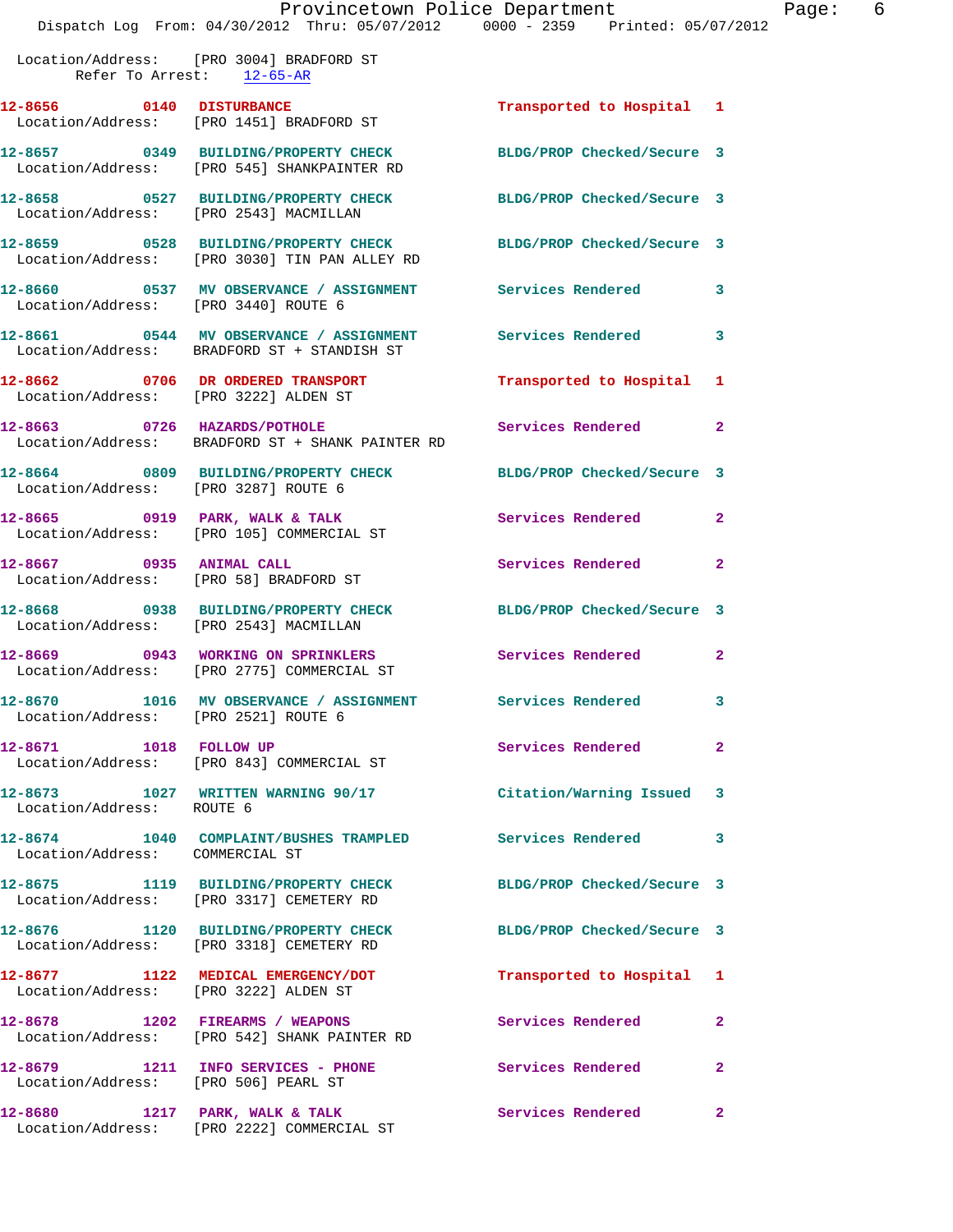|                                                                    | 12-8681 1327 911 GENERAL/MISDIAL Services Rendered<br>Location/Address: [PRO 1103] SHIPS WAY RD                |                            | $\mathbf{1}$               |
|--------------------------------------------------------------------|----------------------------------------------------------------------------------------------------------------|----------------------------|----------------------------|
|                                                                    | 12-8682 1356 ANIMAL CALL/DOG BITE<br>Location/Address: [PRO 2368] SHANK PAINTER RD                             | Services Rendered 2        |                            |
|                                                                    | 12-8683 1359 BUILDING/PROPERTY CHECK<br>Location/Address: [PRO 564] BAYBERRY AVE                               | BLDG/PROP Checked/Secure 3 |                            |
|                                                                    | 12-8684 1404 SUSPICIOUS ACTIVITY<br>Location/Address: [PRO 75] CAPTAIN BERTIE RD                               | Services Rendered          | $\mathbf{2}$               |
| 12-8685 1539 ASSIST CITIZEN                                        | Location/Address: [PRO 606] CONWELL ST                                                                         | No Action Required         | 3                          |
|                                                                    | 12-8686 1544 FLIGHT COVERAGE<br>Location/Address: [PRO 516] RACE POINT RD                                      | Services Rendered          | $\overline{2}$             |
| 12-8687 1556 MEDICAL EMERGENCY<br>Location/Address: WASHINGTON AVE |                                                                                                                | <b>Services Rendered</b>   | 1                          |
|                                                                    | 12-8688 1609 ASSIST AGENCY / MUTUAL AID<br>Location/Address: [PRO 542] SHANK PAINTER RD                        | No Action Required         | $\overline{\phantom{a}}$ 3 |
|                                                                    | 12-8689 1631 ASSIST CITIZEN<br>Location/Address: [PRO 542] SHANK PAINTER RD                                    | No Action Required         | $\overline{\mathbf{3}}$    |
| Location/Address: [PRO 2539] RYDER ST                              | 12-8690 1646 BUILDING/PROPERTY CHECK                                                                           | BLDG/PROP Checked/Secure 3 |                            |
|                                                                    | 12-8691 1747 MEDICAL EMERGENCY<br>Location/Address: [PRO 350] COMMERCIAL ST                                    | Transported to Hospital 1  |                            |
|                                                                    | 12-8692 1751 PARKING COMPLAINT / GENERAL Services Rendered 3<br>Location/Address: [PRO 1395] MECHANIC ST       |                            |                            |
|                                                                    |                                                                                                                | Services Rendered 3        |                            |
| Location/Address: [PRO 2513] ROUTE 6                               | 12-8694 1815 MV OBSERVANCE / ASSIGNMENT No Action Required 3                                                   |                            |                            |
|                                                                    | 12-8695 1949 BUILDING/PROPERTY CHECK BLDG/PROP Checked/Secure 3<br>Location/Address: [PRO 530] SHANKPAINTER RD |                            |                            |
|                                                                    | 12-8696 2024 BUILDING/PROPERTY CHECK<br>Location/Address: [PRO 175] COMMERCIAL ST                              | BLDG/PROP Checked/Secure 3 |                            |
| 12-8697 2035 ANIMAL CALL                                           | Location/Address: [PRO 3121] COMMERCIAL ST                                                                     | Citation/Warning Issued 2  |                            |
| Location/Address: [PRO 16] BRADFORD ST                             | 12-8699 2104 BUILDING/PROPERTY CHECK                                                                           | BLDG/PROP Checked/Secure 3 |                            |
|                                                                    | 12-8700 2158 MV OBSERVANCE / ASSIGNMENT Services Rendered 3<br>Location/Address: [PRO 2577] BRADFORD ST        |                            |                            |
| 12-8701 2212 MV STOP                                               | Location/Address: [PRO 2577] BRADFORD ST                                                                       | <b>VERBAL WARNING</b>      | 3                          |
| 12-8702 2309 MV STOP                                               | Location/Address: [PRO 1182] COMMERCIAL ST                                                                     | Citation/Warning Issued 3  |                            |
|                                                                    | 12-8703 2335 PARK, WALK & TALK<br>Location/Address: [PRO 539] SHANK PAINTER RD                                 | Services Rendered          | $\overline{\phantom{0}}$ 2 |
|                                                                    | 12-8704 2356 BUILDING/PROPERTY CHECK<br>Location/Address: [PRO 1638] COMMERCIAL ST                             | BLDG/PROP Checked/Secure 3 |                            |

**For Date: 05/03/2012 - Thursday**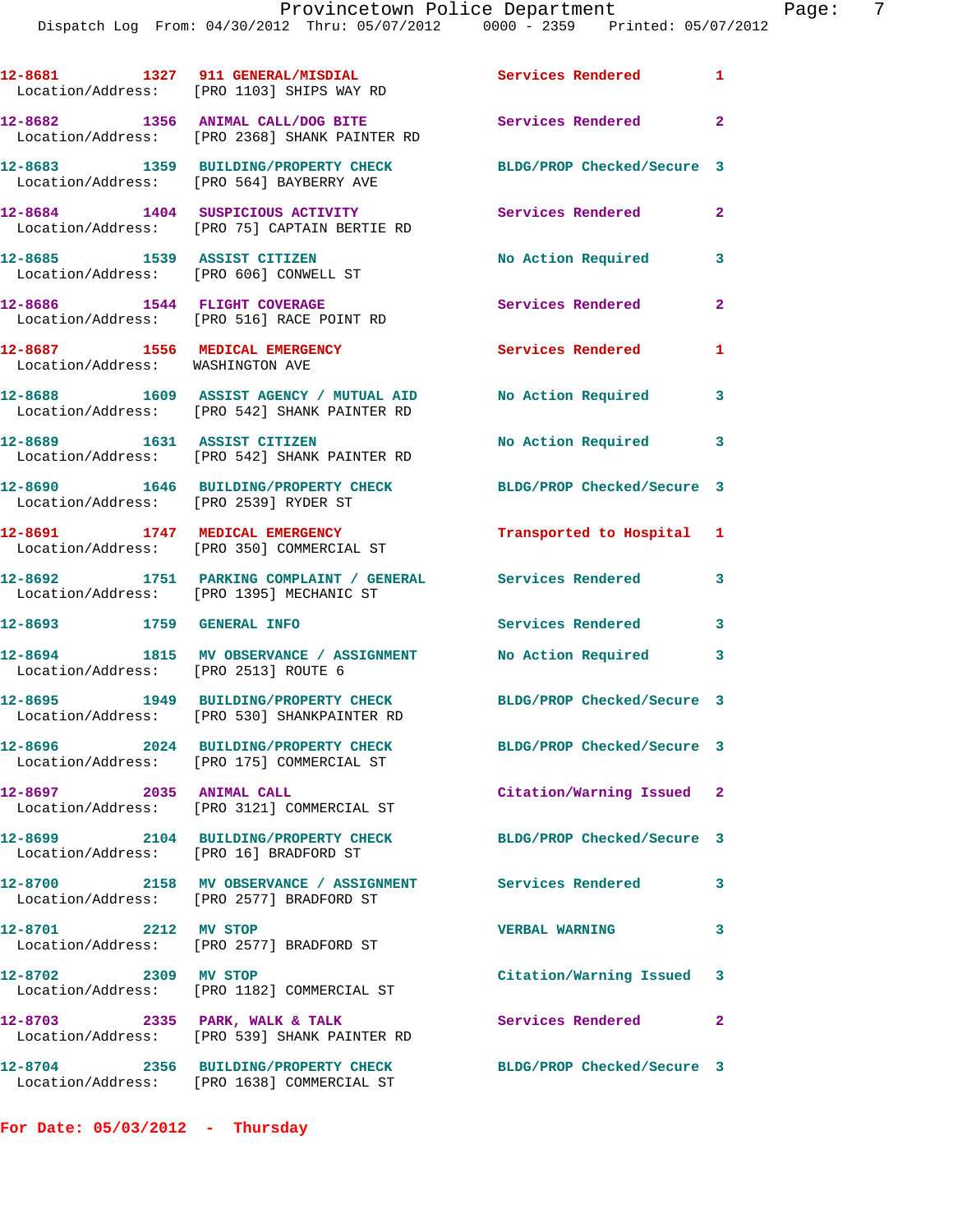Dispatch Log From: 04/30/2012 Thru: 05/07/2012 0000 - 2359 Printed: 05/07/2012

|                                                            | 12-8705 0002 LOBBY TRAFFIC<br>Location/Address: [PRO 542] SHANK PAINTER RD                                      | Services Rendered 2        |              | 21 |
|------------------------------------------------------------|-----------------------------------------------------------------------------------------------------------------|----------------------------|--------------|----|
|                                                            | 12-8706 0017 BUILDING/PROPERTY CHECK BLDG/PROP Checked/Secure 3<br>Location/Address: [PRO 519] RACE POINT RD    |                            |              |    |
|                                                            | 12-8707 0030 SUSPICIOUS ACTIVITY<br>Location/Address: CENTRAL ST                                                | No Action Required         | $\mathbf{2}$ |    |
|                                                            | 12-8708 0042 MV OBSERVANCE / ASSIGNMENT Services Rendered<br>Location/Address: BRADFORD ST + STANDISH ST        |                            | 3            |    |
|                                                            | 12-8709 0044 MV OBSERVANCE / ASSIGNMENT Services Rendered<br>Location/Address: SHANK PAINTER RD + BRADFORD ST   |                            | 3            |    |
|                                                            | 12-8710 0244 BUILDING/PROPERTY CHECK BLDG/PROP Checked/Secure 3<br>Location/Address: [PRO 3287] ROUTE 6         |                            |              |    |
|                                                            | 12-8711 0248 BUILDING/PROPERTY CHECK<br>Location/Address: [PRO 2543] MACMILLAN                                  | BLDG/PROP Checked/Secure 3 |              |    |
|                                                            | 12-8712 0519 BUILDING/PROPERTY CHECK BLDG/PROP Checked/Secure 3<br>Location/Address: [PRO 545] SHANKPAINTER RD  |                            |              |    |
|                                                            | 12-8713 0533 BUILDING/PROPERTY CHECK BLDG/PROP Checked/Secure 3<br>Location/Address: [PRO 2206] COMMERCIAL ST   |                            |              |    |
| Location/Address: ROUTE 6                                  | 12-8714 		 0544 MV OBSERVANCE / ASSIGNMENT Services Rendered                                                    |                            | 3            |    |
|                                                            | 12-8715 0619 MEDICAL EMERGENCY<br>Location/Address: [PRO 542] SHANK PAINTER RD                                  | PATIENT REFUSAL            | $\mathbf{1}$ |    |
|                                                            | 12-8716 0810 BUILDING/PROPERTY CHECK BLDG/PROP Checked/Secure 3<br>Location/Address: [PRO 3317] CEMETERY RD     |                            |              |    |
| Location/Address: [PRO 3287] ROUTE 6                       | 12-8717 0820 BUILDING/PROPERTY CHECK BLDG/PROP Checked/Secure 3                                                 |                            |              |    |
|                                                            | 12-8718 0820 BUILDING/PROPERTY CHECK BLDG/PROP Checked/Secure 3<br>Location/Address: [PRO 2543] MACMILLAN WHARF |                            |              |    |
|                                                            | 12-8720 0850 TRAFFIC CONTROL<br>Location/Address: NICKERSON ST + BRADFORD ST                                    | <b>Services Rendered</b>   | 3            |    |
| 12-8721 0853 FOLLOW UP<br>Location/Address: COMMERCIAL ST  |                                                                                                                 | Services Rendered          | $\mathbf{2}$ |    |
| 12-8722 0918 TRAFFIC CONTROL                               | Location/Address: COMMERCIAL ST + BRADFORD ST                                                                   | <b>Services Rendered</b>   | 3            |    |
| 12-8723 0937 FOLLOW UP<br>Location/Address: BRADFORD ST    |                                                                                                                 | Services Rendered          | $\mathbf{2}$ |    |
| 12-8724 0948 TRAFFIC CONTROL<br>Location/Address: BANGS ST |                                                                                                                 | <b>Services Rendered</b>   | 3            |    |
| Location/Address: [PRO 2521] ROUTE 6                       | 12-8725 1041 MV OBSERVANCE / ASSIGNMENT Services Rendered                                                       |                            | 3            |    |
| 12-8726 1053 MV STOP                                       | Location/Address: [PRO 2521] ROUTE 6                                                                            | <b>VERBAL WARNING</b>      | 3            |    |
| Location/Address: WASHINGTON AVE                           | 12-8727 1108 MEDICAL EMERGENCY                                                                                  | Transported to Hospital    | 1            |    |
| Location/Address: [PRO 564] BAYBERRY                       | 12-8729 1138 BUILDING/PROPERTY CHECK                                                                            | BLDG/PROP Checked/Secure 3 |              |    |
| 12-8730                                                    | 1143 MV STOP                                                                                                    | Citation/Warning Issued 3  |              |    |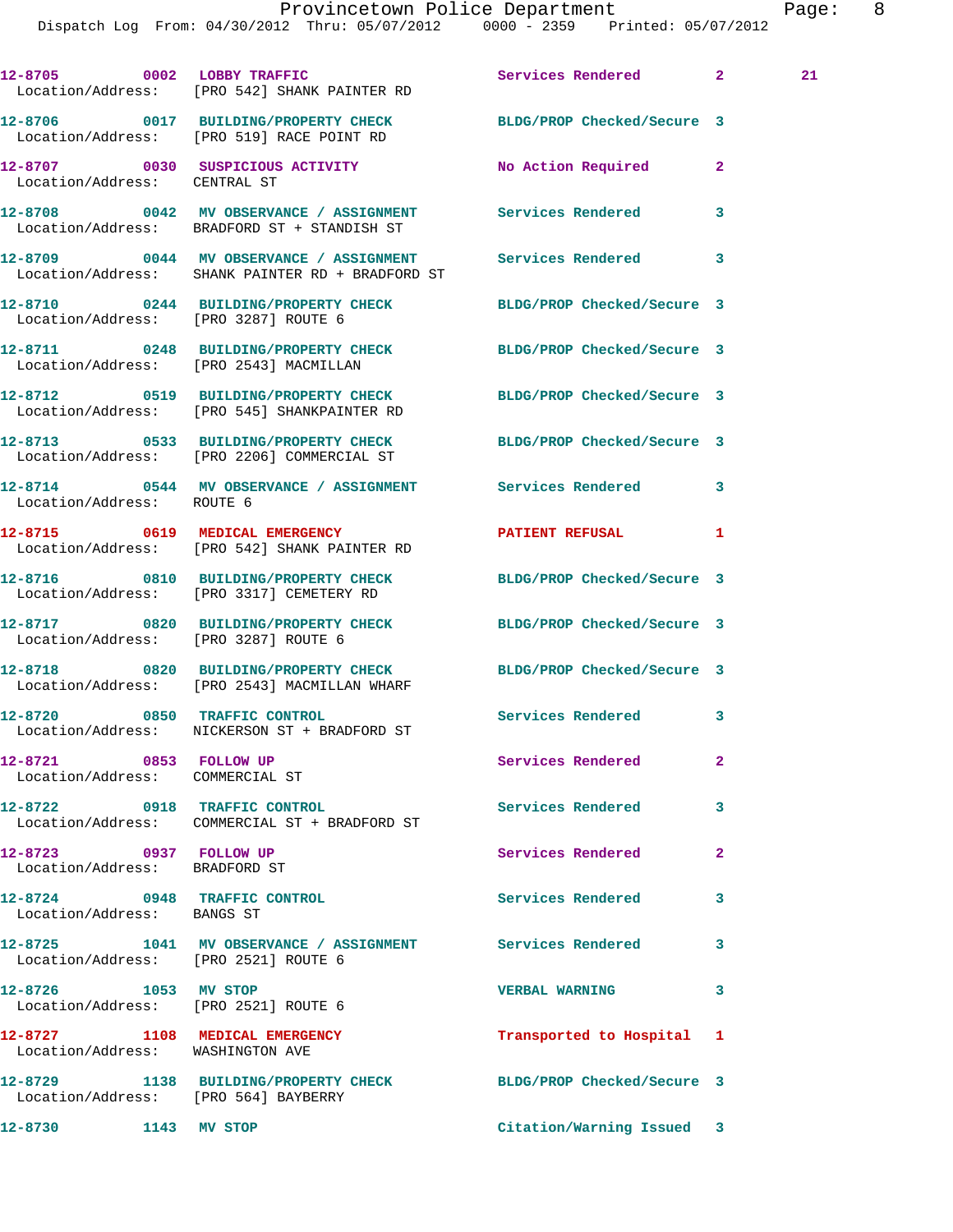|                                                                   | Dispatch Log From: 04/30/2012 Thru: 05/07/2012 0000 - 2359 Printed: 05/07/2012                           | Provincetown Police Department                                                                                 | Page: 9      |
|-------------------------------------------------------------------|----------------------------------------------------------------------------------------------------------|----------------------------------------------------------------------------------------------------------------|--------------|
| Location/Address: [PRO 2518] ROUTE 6                              |                                                                                                          |                                                                                                                |              |
|                                                                   | 12-8731 1151 PARK, WALK & TALK 1991 Services Rendered 2<br>Location/Address: [PRO 1778] SHANK PAINTER RD |                                                                                                                |              |
| 12-8732 1158 MV STOP                                              | Location/Address: [PRO 2513] ROUTE 6                                                                     | Citation/Warning Issued 3                                                                                      |              |
| 12-8733 1203 AIRCRAFT                                             | Location/Address: [PRO 516] RACE POINT RD                                                                | Services Rendered 2                                                                                            |              |
|                                                                   | 12-8734 1208 FOLLOW UP<br>Location/Address: [PRO 285] COMMERCIAL ST                                      | Services Rendered 2                                                                                            |              |
|                                                                   | 12-8735 1214 MEDICAL EMERGENCY<br>Location/Address: [PRO 1298] BRADFORD ST                               | Transported to Hospital 1                                                                                      |              |
|                                                                   | 12-8736 1247 PARK, WALK & TALK<br>Location: [PRO 3431] LOPES SQUARE                                      | Services Rendered 2                                                                                            |              |
| Location/Address: FREEMAN ST                                      | 12-8737 1247 FREEMAN ST DETOUR Services Rendered                                                         |                                                                                                                | $\mathbf{3}$ |
| 12-8738 1326 MV STOP                                              | Location/Address: RACE POINT RD                                                                          | <b>VERBAL WARNING</b>                                                                                          | $\mathbf{3}$ |
|                                                                   | 12-8739 1329 MV OBSERVANCE / ASSIGNMENT Services Rendered<br>Location/Address: [PRO 1244] RACE POINT RD  |                                                                                                                | 3            |
| 12-8740 1336 MV STOP                                              | Location/Address: [PRO 2540] RACE POINT RD                                                               | <b>VERBAL WARNING</b>                                                                                          | $\mathbf{3}$ |
| 12-8741 1341 COMPLAINT<br>Location/Address: BRADFORD ST           |                                                                                                          | SPOKEN TO                                                                                                      | 3            |
| 12-8742 1348 FIRE, OTHER<br>Location/Address: COMMERCIAL ST       |                                                                                                          | False Alarm and the state of the state of the state of the state of the state of the state of the state of the | 1            |
|                                                                   | 12-8743 1354 MEDICAL EMERGENCY<br>Location/Address: [PRO 1734] HOLWAY AVE                                | PATIENT REFUSAL                                                                                                | 1            |
| 12-8744 1419 MEDICAL EMERGENCY<br>Location/Address: COMMERCIAL ST |                                                                                                          | Transported to Hospital 1                                                                                      |              |
| 12-8745 1514 SERVICE CALL<br>Location/Address: SHANKPAINTER RD    |                                                                                                          | Services Rendered 3                                                                                            |              |
| Location/Address: [PRO 571] ALDEN ST                              | 12-8747 1551 BUILDING/PROPERTY CHECK BLDG/PROP Checked/Secure 3                                          |                                                                                                                |              |
|                                                                   | 12-8748 1607 FOLLOW UP<br>Location/Address: [PRO 542] SHANK PAINTER RD                                   | Services Rendered                                                                                              | $\mathbf{2}$ |
|                                                                   | 12-8749 1620 ASSIST CITIZEN<br>Location/Address: [PRO 542] SHANK PAINTER RD                              | <b>Services Rendered</b> 3                                                                                     |              |
| Location/Address: [PRO 2513] ROUTE 6                              | 12-8750 1632 MV OBSERVANCE / ASSIGNMENT Services Rendered 3                                              |                                                                                                                |              |
| 12-8751 1638 MV STOP<br>Location/Address: CONWELL ST              |                                                                                                          | VERBAL WARNING 3                                                                                               |              |
|                                                                   | 12-8752 1656 BUILDING/PROPERTY CHECK<br>Location/Address: [PRO 519] RACE POINT RD                        | BLD/PROP CHECKED UNSECUR 3                                                                                     |              |
| 12-8753 1703 ASSIST CITIZEN                                       | Location/Address: [PRO 542] SHANK PAINTER RD                                                             | SPOKEN TO                                                                                                      | 3            |
|                                                                   | 12-8754 1727 LOST TOYOTA KEYS<br>Location/Address: [PRO 542] SHANK PAINTER RD                            | Services Rendered 3                                                                                            |              |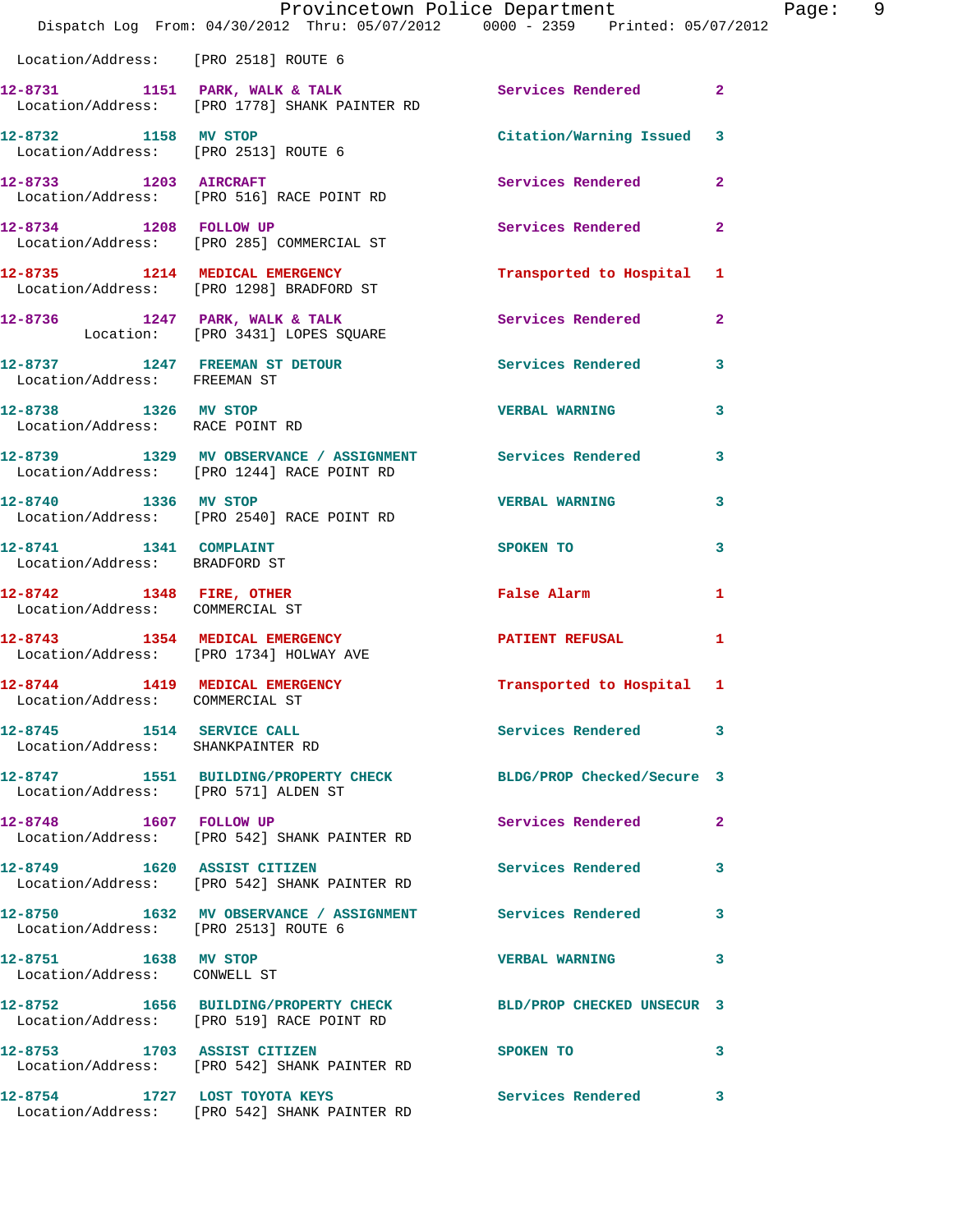## Provincetown Police Department Page: 10

Dispatch Log From: 04/30/2012 Thru: 05/07/2012 0000 - 2359 Printed: 05/07/2012

|                                                              | DISPULCII DOGA FIOM. 07/00/2012 THIN. 09/07/2012                                                                | <b>bood</b>                |                |  |
|--------------------------------------------------------------|-----------------------------------------------------------------------------------------------------------------|----------------------------|----------------|--|
|                                                              | 12-8755 1753 ASSIST CITIZEN<br>Location/Address: [PRO 2818] CONWELL ST                                          | Services Rendered          | 3              |  |
|                                                              | 12-8756 1757 HARASSMENT<br>Location/Address: [PRO 542] SHANK PAINTER RD                                         | SPOKEN TO                  | $\overline{a}$ |  |
|                                                              | 12-8757 1820 BUILDING/PROPERTY CHECK BLDG/PROP Checked/Secure 3<br>Location/Address: [PRO 2898] JEROME SMITH RD |                            |                |  |
|                                                              | 12-8758 1820 BUILDING/PROPERTY CHECK BLDG/PROP Checked/Secure 3<br>Location/Address: [PRO 3259] MACMILLAN WHARF |                            |                |  |
|                                                              | 12-8759 1821 LOST CELL PHONE/RETURNED Services Rendered<br>Location/Address: [PRO 542] SHANK PAINTER RD         |                            | 3              |  |
| Location/Address: [PRO 3440] ROUTE 6                         | 12-8760 1948 MV OBSERVANCE / ASSIGNMENT Services Rendered                                                       |                            | 3              |  |
|                                                              | 12-8761 1951 ALARM - GENERAL<br>Location/Address: [PRO 146] COMMERCIAL ST                                       | <b>False Alarm</b>         | 1              |  |
| Location/Address: [PRO 3440] ROUTE 6                         | 12-8768 2000 MV OBSERVANCE / ASSIGNMENT Services Rendered                                                       |                            | 3              |  |
| 12-8762 2012 MV STOP<br>Location/Address: [PRO 2479] ROUTE 6 |                                                                                                                 | <b>VERBAL WARNING</b>      | 3<br>1         |  |
| 12-8763 2015 MV STOP                                         | Location/Address: CONWELL ST + CEMETERY RD                                                                      | <b>VERBAL WARNING</b>      | 3              |  |
|                                                              | 12-8764 2029 MV STOP<br>Location/Address: BRADFORD ST + FRANKLIN ST                                             | <b>VERBAL WARNING</b>      | 3              |  |
| 12-8765 2039 MV STOP                                         | Location/Address: [PRO 2513] ROUTE 6                                                                            | <b>VERBAL WARNING</b>      | 3              |  |
|                                                              | 12-8766 2040 MV OBSERVANCE / ASSIGNMENT Services Rendered<br>Location/Address: BRADFORD ST + RYDER ST           |                            | 3              |  |
|                                                              | 12-8767 2042 MEDICAL EMERGENCY Transported to Hospital 1<br>Location/Address: [PRO 1734] HOLWAY AVE             |                            |                |  |
|                                                              | 12-8769 2058 BUILDING/PROPERTY CHECK BLDG/PROP Checked/Secure 3<br>Location/Address: [PRO 3163] WINTHROP ST     |                            |                |  |
| 12-8770 2058 MV STOP                                         | Location/Address: [PRO 2420] BRADFORD ST                                                                        | <b>VERBAL WARNING</b>      | 3              |  |
|                                                              | 12-8771 2104 BUILDING/PROPERTY CHECK BLDG/PROP Checked/Secure 3<br>Location/Address: [PRO 440] HARRY KEMP WAY   |                            |                |  |
|                                                              | 12-8772 2113 MV OBSERVANCE / ASSIGNMENT Services Rendered<br>Location/Address: CONWELL ST + BRADFORD ST         |                            | 3              |  |
| Location/Address: [PRO 2] ALDEN ST                           | 12-8773 2120 BUILDING/PROPERTY CHECK                                                                            | BLDG/PROP Checked/Secure 3 |                |  |
| Location/Address: [PRO 3287] ROUTE 6                         | 12-8774 2144 BUILDING/PROPERTY CHECK BLDG/PROP Checked/Secure 3                                                 |                            |                |  |
| 12-8775 2156 MV STOP                                         | Location/Address: [PRO 3440] ROUTE 6                                                                            | <b>VERBAL WARNING</b>      | 3              |  |
| Location/Address: [PRO 16] BRADFORD ST                       | 12-8776 2209 BUILDING/PROPERTY CHECK BLDG/PROP Checked/Secure 3                                                 |                            |                |  |
| 12-8777 2216 MV STOP                                         | Location/Address: [PRO 2391] BRADFORD ST                                                                        | <b>VERBAL WARNING</b>      | 3              |  |
|                                                              | 12-8778 2218 BUILDING/PROPERTY CHECK306 BLDG/PROP Checked/Secure 3<br>Location/Address: [PRO 306] COMMERCIAL ST |                            |                |  |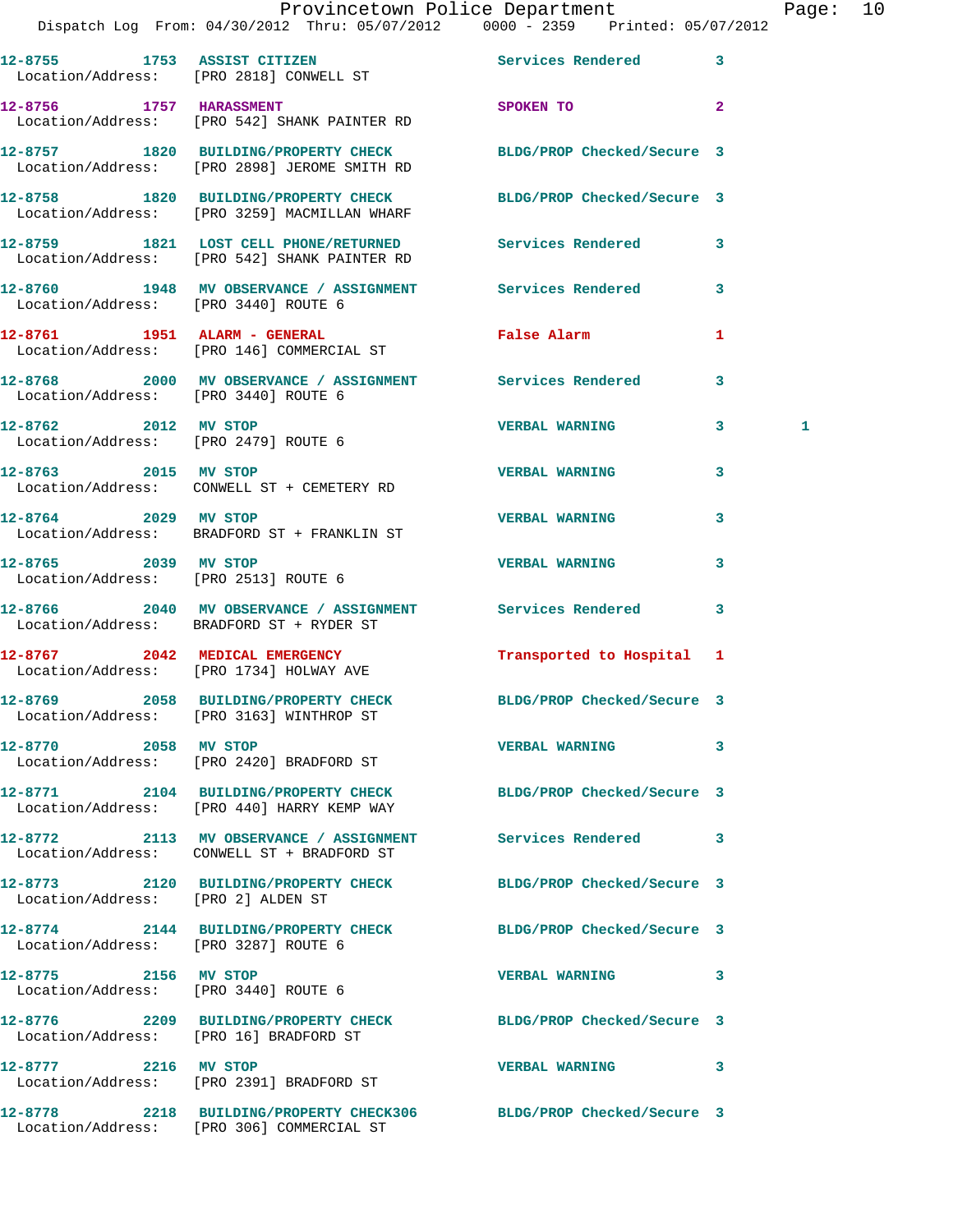Provincetown Police Department Fage: 11 Dispatch Log From: 04/30/2012 Thru: 05/07/2012 0000 - 2359 Printed: 05/07/2012 **12-8779 2244 FOLLOW UP Services Rendered 2**  Location/Address: [PRO 2167] COMMERCIAL ST **12-8780 2316 BUILDING/PROPERTY CHECK BLDG/PROP Checked/Secure 3**  Location/Address: [PRO 444] HIGH POLE **For Date: 05/04/2012 - Friday 12-8781 0032 MV OBSERVANCE / ASSIGNMENT Services Rendered 3**  Location/Address: BRADFORD ST + RYDER ST **12-8782 0038 MV HIT & RUN Services Rendered 2**  Location/Address: BRADFORD ST + ALLERTON ST Refer To Accident: 12-17-AC **12-8783 0119 BUILDING/PROPERTY CHECK BLDG/PROP Checked/Secure 3**  Location/Address: [PRO 175] COMMERCIAL ST **12-8784 0122 LOBBY TRAFFIC Services Rendered 2 19**  Location/Address: [PRO 542] SHANK PAINTER RD **12-8785 0342 BUILDING/PROPERTY CHECK BLDG/PROP Checked/Secure 3**  Location/Address: [PRO 1638] COMMERCIAL ST **12-8786 0502 BUILDING/PROPERTY CHECK BLD/PROP CHECKED UNSECUR 3**  Location/Address: [PRO 564] BAYBERRY **12-8787 0522 BUILDING/PROPERTY CHECK BLDG/PROP Checked/Secure 3**  Location/Address: [PRO 2543] MACMILLAN **12-8788 0531 MV OBSERVANCE / ASSIGNMENT Services Rendered 3**  Location/Address: ROUTE 6 **12-8789 0602 AIRCRAFT Services Rendered 2**  Location/Address: [PRO 516] RACE POINT RD **12-8790 0603 ASSIST CITIZEN Services Rendered 3** 

**12-8792 0638 ASSIST AGENCY / MUTUAL AID Services Rendered 3**  Location/Address: [WEL] KING PHILLIP RD **12-8793 0744 BUILDING/PROPERTY CHECK BLDG/PROP Checked/Secure 3**  Location/Address: [PRO 571] ALDEN ST **12-8794 0839 ANIMAL CALL Citation/Warning Issued 2**  Location/Address: [PRO 385] COMMERCIAL ST

 Location/Address: [PRO 3318] CEMETERY RD **12-8796 0922 ASSIST CITIZEN Services Rendered 3**  Location/Address: [PRO 1863] FRANKLIN ST

Location/Address: [PRO 999] MONTELLO ST

Location/Address: [PRO 1953] COMMERCIAL ST

Location/Address: [PRO 46] BRADFORD ST

Location/Address: [PRO 1735] FISHBURN CT

12-8797 0953 ANIMAL CALL SPOKEN TO 2

**12-8798 1000 COMPLAINT/ BAGS IN SOCKS SPOKEN TO 3** 

**12-8800 1015 REASSURANCE CHECK SPOKEN TO 3**  Location/Address: [PRO 3632] COMMERCIAL ST

- 
- **12-8791 0622 ASSIST CITIZEN Services Rendered 3** 
	- -
		-
- **12-8795 0901 BUILDING/PROPERTY CHECK BLDG/PROP Checked/Secure 3** 
	-
	-
	-
	-
- **12-8799 1005 MV COMPLAINT SPOKEN TO 2** Location/Address: [PRO 2661] COMMERCIAL ST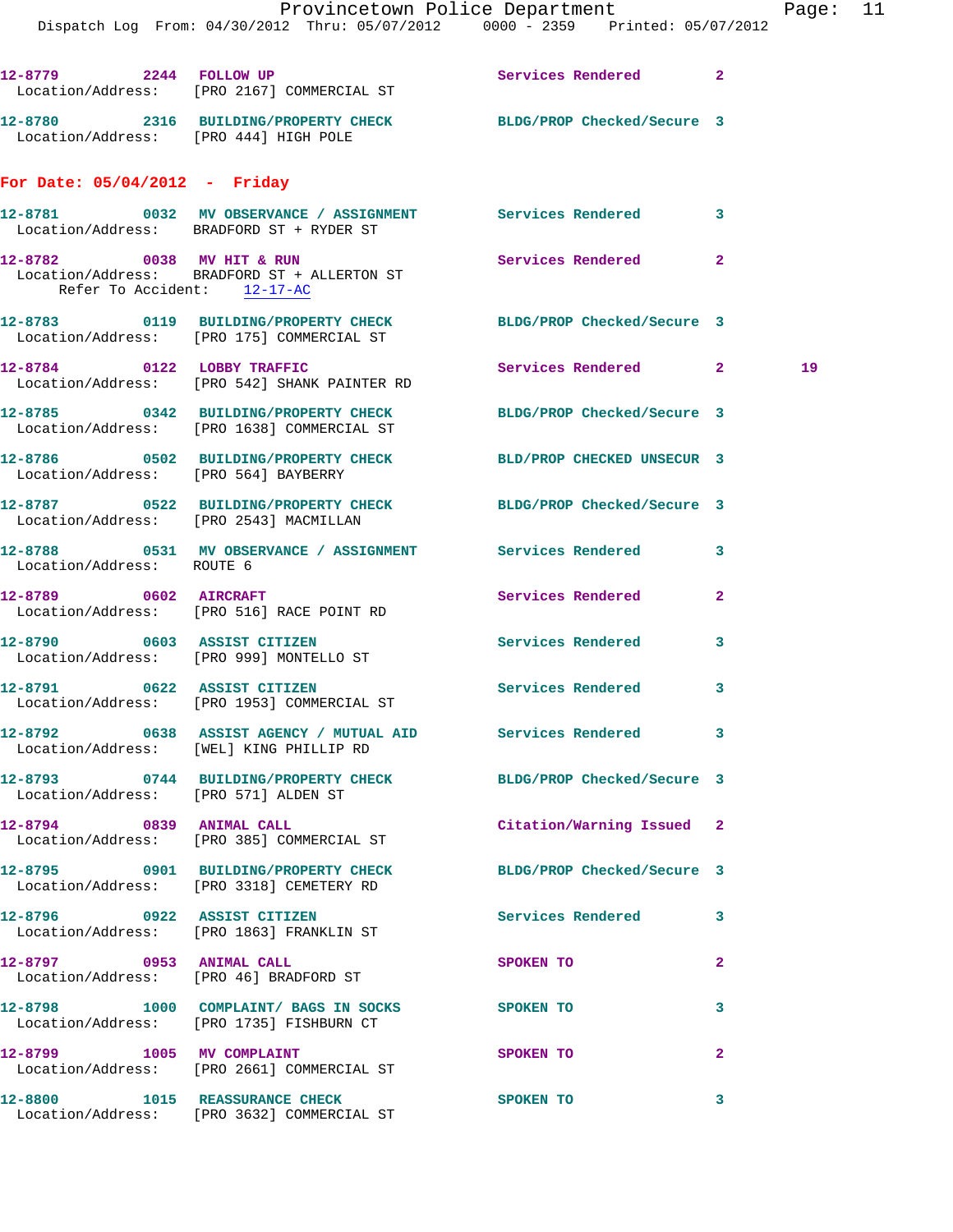|                                        | Dispatch Log From: 04/30/2012 Thru: 05/07/2012 0000 - 2359 Printed: 05/07/2012                              | Provincetown Police Department The Rage: 12 |              |
|----------------------------------------|-------------------------------------------------------------------------------------------------------------|---------------------------------------------|--------------|
|                                        | 12-8801 1029 HARASSMENT<br>Location/Address: [PRO 3256] COMMERCIAL ST                                       | Services Rendered                           | $\mathbf{2}$ |
|                                        | 12-8802 1056 ANIMAL CALL<br>Location/Address: [PRO 414] CONWELL ST                                          | Services Rendered 2                         |              |
|                                        | 12-8803 1106 ALARM - GENERAL<br>Location/Address: [PRO 3298] WEST FRANKLIN ST                               | BLD/PROP CHECKED UNSECUR 1                  |              |
|                                        | 12-8804 1132 PARK, WALK & TALK Services Rendered<br>Location/Address: [PRO 1892] SHANK PAINTER RD           |                                             | $\mathbf{2}$ |
|                                        | 12-8805 1133 FOLLOW UP<br>Location/Address: [PRO 58] BRADFORD ST                                            | Services Rendered                           | $\mathbf{2}$ |
|                                        | 12-8806 1143 SUSPICIOUS ACTIVITY<br>Location/Address: [PRO 3298] WEST FRANKLIN ST                           | Services Rendered                           | $\mathbf{2}$ |
|                                        | 12-8807 1157 BUILDING/PROPERTY CHECK BLDG/PROP Checked/Secure 3<br>Location/Address: [PRO 3317] CEMETERY RD |                                             |              |
|                                        | 12-8808 1331 ALARM - GENERAL<br>Location/Address: [PRO 3298] WEST FRANKLIN ST                               | BLDG/PROP Checked/Secure 1                  |              |
|                                        | 12-8809 1339 SUSPICIOUS PHONE CALLS Services Rendered 2<br>Location/Address: [PRO 1486] PEARL ST            |                                             |              |
|                                        | 12-8810 1435 HAZARDS/POT HOLE<br>Location/Address: BRADFORD ST + CENTRAL ST                                 | <b>Services Rendered</b>                    | $\mathbf{2}$ |
|                                        | 12-8811 1550 ASSIST CITIZEN<br>Location/Address: [PRO 542] SHANK PAINTER RD                                 | SPOKEN TO                                   | 3            |
|                                        | 12-8812 1604 ASSIST CITIZEN<br>Location/Address: [PRO 542] SHANK PAINTER RD                                 | SPOKEN TO                                   | 3            |
| $12-8813$ $1654$ ALARM - GENERAL       | Location/Address: [PRO 3237] COMMERCIAL ST                                                                  | BLDG/PROP Checked/Secure 1                  |              |
|                                        | 12-8814 1705 BUILDING/PROPERTY CHECK BLDG/PROP Checked/Secure 3<br>Location/Address: [PRO 3259] MACMILLAN   |                                             |              |
| Location/Address: [PRO 571] ALDEN ST   | 12-8815 1732 BUILDING/PROPERTY CHECK BLDG/PROP Checked/Secure 3                                             |                                             |              |
| Location/Address: [PRO 3440] ROUTE 6   | 12-8816 1743 MV OBSERVANCE / ASSIGNMENT Services Rendered                                                   |                                             | 3            |
|                                        | 12-8817 1814 BUILDING/PROPERTY CHECK<br>Location/Address: [PRO 3317] CEMETERY RD                            | BLD/PROP CHECKED UNSECUR 3                  |              |
| Location/Address: [PRO 444] HIGH POLE  | 12-8818 1848 BUILDING/PROPERTY CHECK BLDG/PROP Checked/Secure 3                                             |                                             |              |
| Location/Address: [PRO 52] BRADFORD ST | 12-8819 1925 POLE HISSING/NSTAR ADVISED Services Rendered 3                                                 |                                             |              |
| Location/Address: NELSON AVE           | 12-8820 1928 MEDICAL EMERGENCY                                                                              | Transported to Hospital 1                   |              |
| Location/Address: [PRO 3287] ROUTE 6   | 12-8821 1946 BUILDING/PROPERTY CHECK BLDG/PROP Checked/Secure 3                                             |                                             |              |
| Location/Address: [PRO 16] BRADFORD ST | 12-8822 2115 BUILDING/PROPERTY CHECK BLDG/PROP Checked/Secure 3                                             |                                             |              |
| 12-8824 2115 COMPLAINT                 | Location/Address: [PRO 2667] CAPTAIN BERTIE RD                                                              | Services Rendered 3                         |              |
|                                        | 12-8823 2120 BUILDING/PROPERTY CHECK                                                                        | BLDG/PROP Checked/Secure 3                  |              |

Location/Address: [PRO 444] HIGH POLE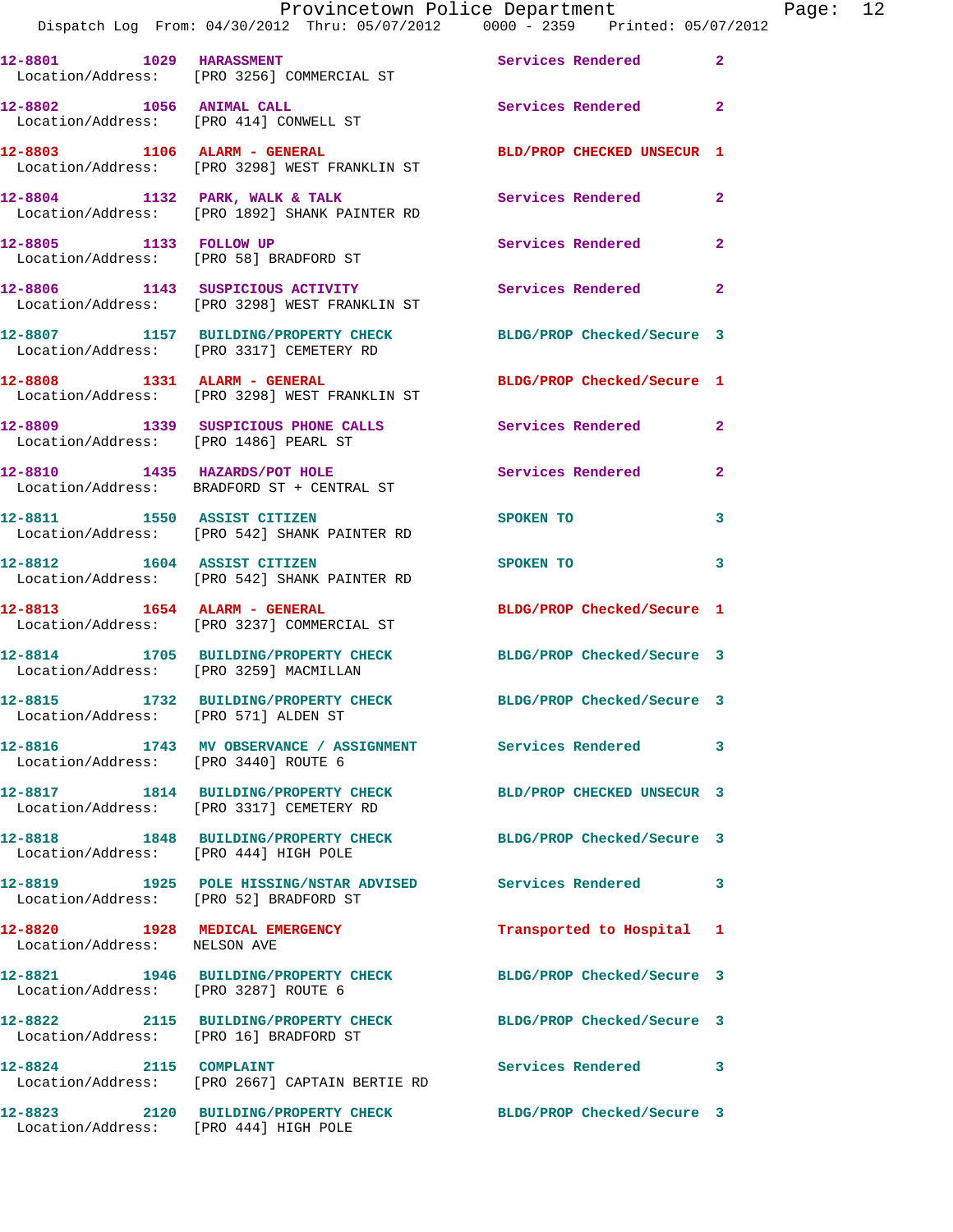**12-8825 2141 MEDICAL EMERGENCY Transported to Hospital 1** 

|                                       | Location/Address: [PRO 606] CONWELL ST                                                                         |                            |                |    |
|---------------------------------------|----------------------------------------------------------------------------------------------------------------|----------------------------|----------------|----|
| 12-8826 2207 MV STOP                  | Location/Address: CONANT ST + BRADFORD ST                                                                      | <b>VERBAL WARNING</b>      | 3              |    |
|                                       | 12-8827 2306 BUILDING/PROPERTY CHECK<br>Location/Address: [PRO 306] COMMERCIAL ST                              | Services Rendered          | 3              |    |
|                                       | 12-8828 2308 BUILDING/PROPERTY CHECK BLDG/PROP Checked/Secure 3<br>Location/Address: [PRO 545] SHANKPAINTER RD |                            |                |    |
|                                       | 12-8830 2312 BAR CHECK<br>Location/Address: [PRO 2737] COMMERCIAL ST                                           | Services Rendered          | $\mathbf{2}$   |    |
| 12-8829 2313 MV STOP                  | Location/Address: RYDER ST + COMMERCIAL ST                                                                     | <b>VERBAL WARNING</b>      | 3              |    |
|                                       | 12-8831 2317 MV OBSERVANCE / ASSIGNMENT Services Rendered<br>Location/Address: [PRO 2577] BRADFORD ST          |                            | 3              |    |
| 12-8832 2320 MV STOP                  | Location/Address: [PRO 433] RYDER ST EXT                                                                       | <b>VERBAL WARNING</b>      | 3              |    |
|                                       | 12-8833 2354 BAR CHECK<br>Location/Address: [PRO 3443] COMMERCIAL ST                                           | LICENSING/NO ACTION        | $\overline{2}$ |    |
| For Date: $05/05/2012$ - Saturday     |                                                                                                                |                            |                |    |
|                                       | 12-8834 0003 ASSIST CITIZEN<br>Location/Address: [PRO 729] BRADFORD ST                                         | No Action Required 3       |                |    |
|                                       | 12-8835 0012 LOBBY TRAFFIC<br>Location/Address: [PRO 542] SHANK PAINTER RD                                     | Services Rendered 3        |                | 25 |
|                                       | 12-8836 0014 ANIMAL SCREACHING<br>Location/Address: [PRO 805] COMMERCIAL ST                                    | Services Rendered          | $\mathbf{2}$   |    |
|                                       | 12-8837 0051 BUILDING/PROPERTY CHECK<br>Location/Address: [PRO 3259] MACMILLAN                                 | Services Rendered          | 3              |    |
|                                       | 12-8838 0114 BUILDING/PROPERTY CHECK BLDG/PROP Checked/Secure 3<br>Location/Address: [PRO 444] HIGH POLE       |                            |                |    |
|                                       | 12-8839 0410 BUILDING/PROPERTY CHECK Services Rendered<br>Location/Address: [PRO 488] MAYFLOWER ST             |                            | 3              |    |
|                                       | 12-8840 0505 ALARM - FIRE<br>Location/Address: [PRO 2702] COMMERCIAL ST                                        | <b>False Alarm</b>         | 1              |    |
| Location/Address: [PRO 512] PRINCE ST | 12-8841 0510 BUILDING/PROPERTY CHECK Services Rendered                                                         |                            | 3              |    |
|                                       | 12-8842 0536 BUILDING/PROPERTY CHECK<br>Location/Address: [PRO 519] RACE POINT RD                              | BLDG/PROP Checked/Secure 3 |                |    |
| Location/Address: [PRO 444] HIGH POLE | 12-8843 0813 BUILDING/PROPERTY CHECK                                                                           | BLDG/PROP Checked/Secure 3 |                |    |
| Location/Address: [PRO 571] ALDEN ST  | 12-8844 0820 BUILDING/PROPERTY CHECK                                                                           | BLDG/PROP Checked/Secure 3 |                |    |
|                                       | 12-8845 0825 FOLLOW UP/FOX DEN<br>Location/Address: [PRO 844] COMMERCIAL ST                                    | Services Rendered          | $\mathbf{2}$   |    |
|                                       | 12-8847 0831 FOLLOW UP/FISHER CAT DEN<br>Location/Address: [PRO 58] BRADFORD ST                                | Services Rendered          | $\mathbf{2}$   |    |
| 12-8848 0834 COMPLAINT/KIOSK          |                                                                                                                | Services Rendered          | 3              |    |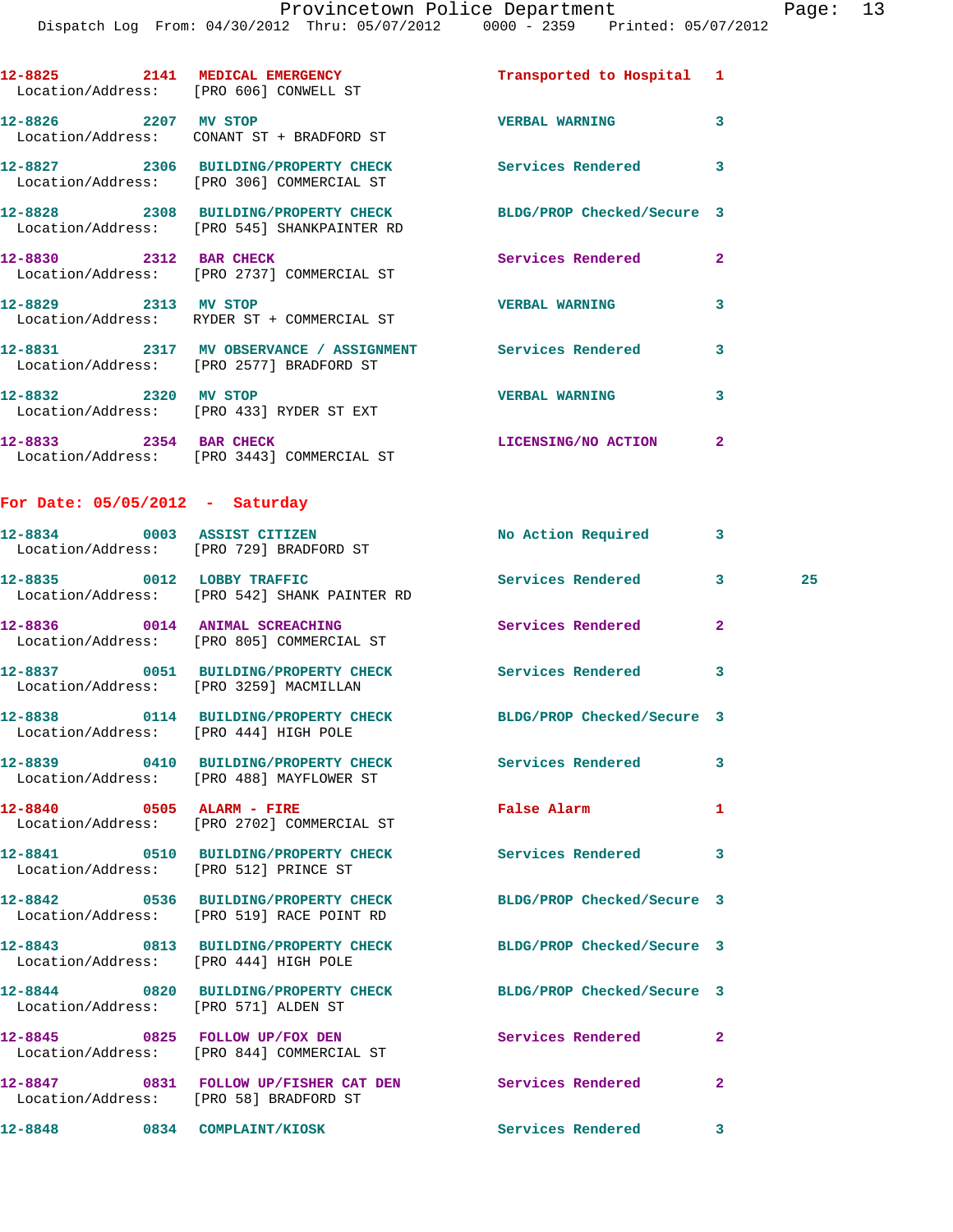|                                                                | Provincetown Police Department<br>Dispatch Log From: 04/30/2012 Thru: 05/07/2012 0000 - 2359 Printed: 05/07/2012 |                            |                         |
|----------------------------------------------------------------|------------------------------------------------------------------------------------------------------------------|----------------------------|-------------------------|
|                                                                | Location/Address: [PRO 2500] COMMERCIAL ST                                                                       |                            |                         |
|                                                                | 12-8849 0847 FOLLOW UP/FOX DEN<br>Location/Address: [PRO 132] COMMERCIAL ST                                      | Services Rendered          | $\overline{2}$          |
|                                                                | 12-8850 0855 LANDLORD/TENANT<br>Location/Address: [PRO 3684] HARRY KEMP WAY                                      | SPOKEN TO                  | $\overline{2}$          |
| 12-8851 0911 LOST BMW KEY<br>Location/Address: SHANKPAINTER RD |                                                                                                                  | <b>Services Rendered</b>   | 3                       |
|                                                                | 12-8852 0931 BUILDING/PROPERTY CHECK<br>Location/Address: [PRO 3317] CEMETERY RD                                 | BLDG/PROP Checked/Secure 3 |                         |
|                                                                | $12-8853$ 0936 PARK, WALK & TALK<br>Location/Address: [PRO 2387] COURT ST                                        | Services Rendered          | $\overline{\mathbf{2}}$ |
|                                                                | 12-8854 0948 BUILDING/PROPERTY CHECK<br>Location/Address: [PRO 3317] CEMETERY RD                                 | BLDG/PROP Checked/Secure 3 |                         |
|                                                                | 12-8855 0950 ANIMAL CALL<br>Location/Address: [PRO 3165] RACE POINT RD                                           | Services Rendered          | $\overline{\mathbf{2}}$ |
| 12-8856 1208 MV COMPLAINT                                      | Location/Address: RYDER ST + BRADFORD ST                                                                         | Services Rendered          | $\overline{\mathbf{2}}$ |
|                                                                | 12-8857 1220 MEDICAL EMERGENCY<br>Location/Address: [PRO 2139] COMMERCIAL ST                                     | <b>PATIENT REFUSAL</b>     | 1                       |
|                                                                | 12-8858 1230 ASSIST AGENCY / MUTUAL AID Services Rendered<br>Location/Address: [PRO 542] SHANK PAINTER RD        |                            | 3                       |
| Location/Address: [PRO 3222] ALDEN ST                          | 12-8859 1239 MEDICAL EMERGENCY                                                                                   | Transported to Hospital    | 1                       |
|                                                                | 12-8860 1302 MV BREAKING & ENTERING<br>Location/Address: [PRO 542] SHANK PAINTER RD                              | SPOKEN TO                  | $\overline{\mathbf{2}}$ |
| Location/Address: [PRO 51] BRADFORD ST                         | 12-8861 1332 COMPLAINT/ POT HOLES                                                                                | <b>Services Rendered</b>   | 3                       |
|                                                                | 12-8862 1337 FOLLOW UP<br>Location/Address: [PRO 3165] RACE POINT RD                                             | <b>Services Rendered</b>   |                         |
|                                                                | 12-8864 1412 BUILDING/PROPERTY CHECK<br>Location/Address: [PRO 3163] WINTHROP ST                                 | BLDG/PROP Checked/Secure 3 |                         |
| 12-8865 1453 MV ACCIDENT                                       | Location/Address: [PRO 617] BRADFORD ST                                                                          | No Action Required         | 1                       |
|                                                                | 12-8866 1508 ESCORT/TRANSPORT<br>Location/Address: [PRO 444] HIGH POLE HILL                                      | Services Rendered          | 3                       |
| 12-8867 1549 PARK, WALK & TALK                                 | Location/Address: [PRO 444] HIGH POLE                                                                            | Services Rendered          | $\overline{a}$          |
|                                                                | 12-8868 1549 FOLLOW UP<br>Location/Address: [PRO 1782] BRADFORD ST                                               | Services Rendered          | $\overline{\mathbf{2}}$ |
|                                                                | 12-8869 1616 BUILDING/PROPERTY CHECK BLDG/PROP Checked/Secure 3<br>Location/Address: [PRO 519] RACE POINT RD     |                            |                         |
|                                                                | 12-8870 1628 MV OBSERVANCE / ASSIGNMENT Services Rendered<br>Location/Address: BRADFORD ST + RYDER ST            |                            | 3                       |
| 12-8871 1632 MV STOP                                           | Location/Address: [PRO 37] BRADFORD ST                                                                           | <b>VERBAL WARNING</b>      | 3                       |
| 12-8872 1633 MV STOP<br>Location/Address: [PRO 78] BRADFORD ST |                                                                                                                  | <b>VERBAL WARNING</b>      | 3                       |

Page: 14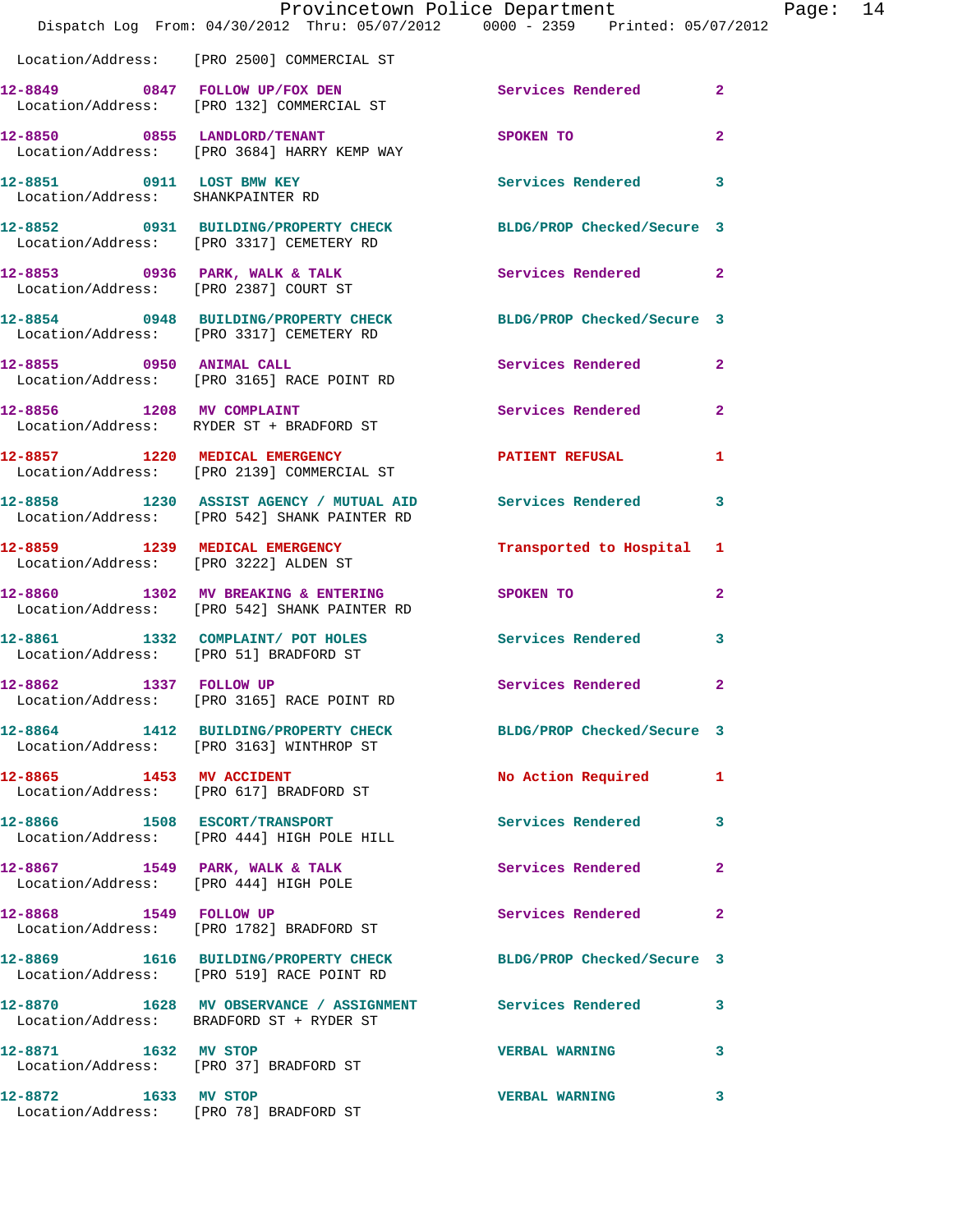|                                                       | Dispatch Log From: 04/30/2012 Thru: 05/07/2012 0000 - 2359 Printed: 05/07/2012                                  | Provincetown Police Department Page: 15 |              |   |  |
|-------------------------------------------------------|-----------------------------------------------------------------------------------------------------------------|-----------------------------------------|--------------|---|--|
| Location/Address: [PRO 444] HIGH POLE                 | 12-8873 1647 PARK, WALK & TALK 1997 Services Rendered 2                                                         |                                         |              |   |  |
| 12-8874 1650 MV STOP<br>Location/Address: STANDISH ST |                                                                                                                 | <b>VERBAL WARNING 3</b>                 |              |   |  |
|                                                       | 12-8875 1706 BUILDING/PROPERTY CHECK BLD/PROP CHECKED UNSECUR 3<br>Location/Address: [PRO 16] BRADFORD ST       |                                         |              |   |  |
|                                                       | 12-8876 1711 PARKING COMPLAINT / GENERAL Citation/Warning Issued 3<br>Location/Address: [PRO 105] COMMERCIAL ST |                                         |              |   |  |
|                                                       | 12-8877 1717 MV STOP<br>Location/Address: WINTHROP ST + COMMERCIAL ST                                           | VERBAL WARNING 3                        |              |   |  |
|                                                       | 12-8878 1733 ALARM - FIRE<br>Location/Address: [PRO 3671] COMMERCIAL ST                                         | Services Rendered 1                     |              |   |  |
| Location/Address: [PRO 2] ALDEN ST                    | 12-8879 1828 BUILDING/PROPERTY CHECK BLDG/PROP Checked/Secure 3                                                 |                                         |              |   |  |
|                                                       | 12-8880 1846 MV OBSERVANCE / ASSIGNMENT Services Rendered 3<br>Location/Address: [PRO 2577] BRADFORD ST         |                                         |              |   |  |
|                                                       | 12-8881 1859 MV STOP<br>Location/Address: BRADFORD ST + ARCH ST                                                 | VERBAL WARNING 3                        |              |   |  |
|                                                       | 12-8882 1921 PARK, WALK & TALK 1998 Services Rendered 2<br>Location/Address: [PRO 105] COMMERCIAL ST            |                                         |              | 1 |  |
|                                                       | 12-8883 1946 BAR CHECK<br>Location/Address: [PRO 3432] COMMERCIAL ST                                            | LICENSING/NO ACTION 2                   |              |   |  |
|                                                       | 12-8884 2006 MV STOP<br>Location/Address: CONANT ST + BRADFORD ST                                               | <b>VERBAL WARNING</b>                   | 3            |   |  |
|                                                       | 12-8885 2020 ASSIST CITIZEN Services Rendered 3<br>Location/Address: [PRO 542] SHANK PAINTER RD                 |                                         |              |   |  |
|                                                       | 12-8886 2024 BUILDING/PROPERTY CHECK BLDG/PROP Checked/Secure 3<br>Location/Address: [PRO 488] MAYFLOWER ST     |                                         |              |   |  |
| Location/Address: [PRO 2513] ROUTE 6                  | 12-8887 2033 MV OBSERVANCE / ASSIGNMENT                                                                         | Services Rendered 3                     |              |   |  |
| 12-8888 2122 MV STOP                                  | Location/Address: BRADFORD ST + CENTER ST                                                                       | <b>VERBAL WARNING</b>                   | $\mathbf{3}$ |   |  |
| 12-8889 2145 BAR CHECK                                | Location/Address: [PRO 3443] COMMERCIAL ST                                                                      | LICENSING/NO ACTION                     | $\mathbf{2}$ |   |  |
| Location/Address: WEST VINE ST                        | 12-8890 2152 PARKING COMPLAINT / GENERAL No Action Required                                                     |                                         | 3            |   |  |
|                                                       | 12-8891 2156 BUILDING/PROPERTY CHECK BLDG/PROP Checked/Secure 3<br>Location/Address: [PRO 530] SHANKPAINTER RD  |                                         |              |   |  |
|                                                       | 12-8892 2159 MV STOP<br>Location/Address: [PRO 2818] CONWELL ST                                                 | VERBAL WARNING 3                        |              |   |  |
|                                                       | 12-8893 2215 BUILDING/PROPERTY CHECK Services Rendered 3<br>Location/Address: [PRO 2898] JEROME SMITH RD        |                                         |              |   |  |
| Location/Address: SHANKPAINTER RD                     | 12-8894 2250 MEDICAL EMERGENCY                                                                                  | Transported to Hospital 1               |              |   |  |
| Location/Address: [PRO 444] HIGH POLE                 | 12-8895 2319 BUILDING/PROPERTY CHECK BLDG/PROP Checked/Secure 3                                                 |                                         |              |   |  |
|                                                       | 12-8896 2321 MV OBSERVANCE / ASSIGNMENT Services Rendered 3<br>Location/Address: [PRO 2577] BRADFORD ST         |                                         |              |   |  |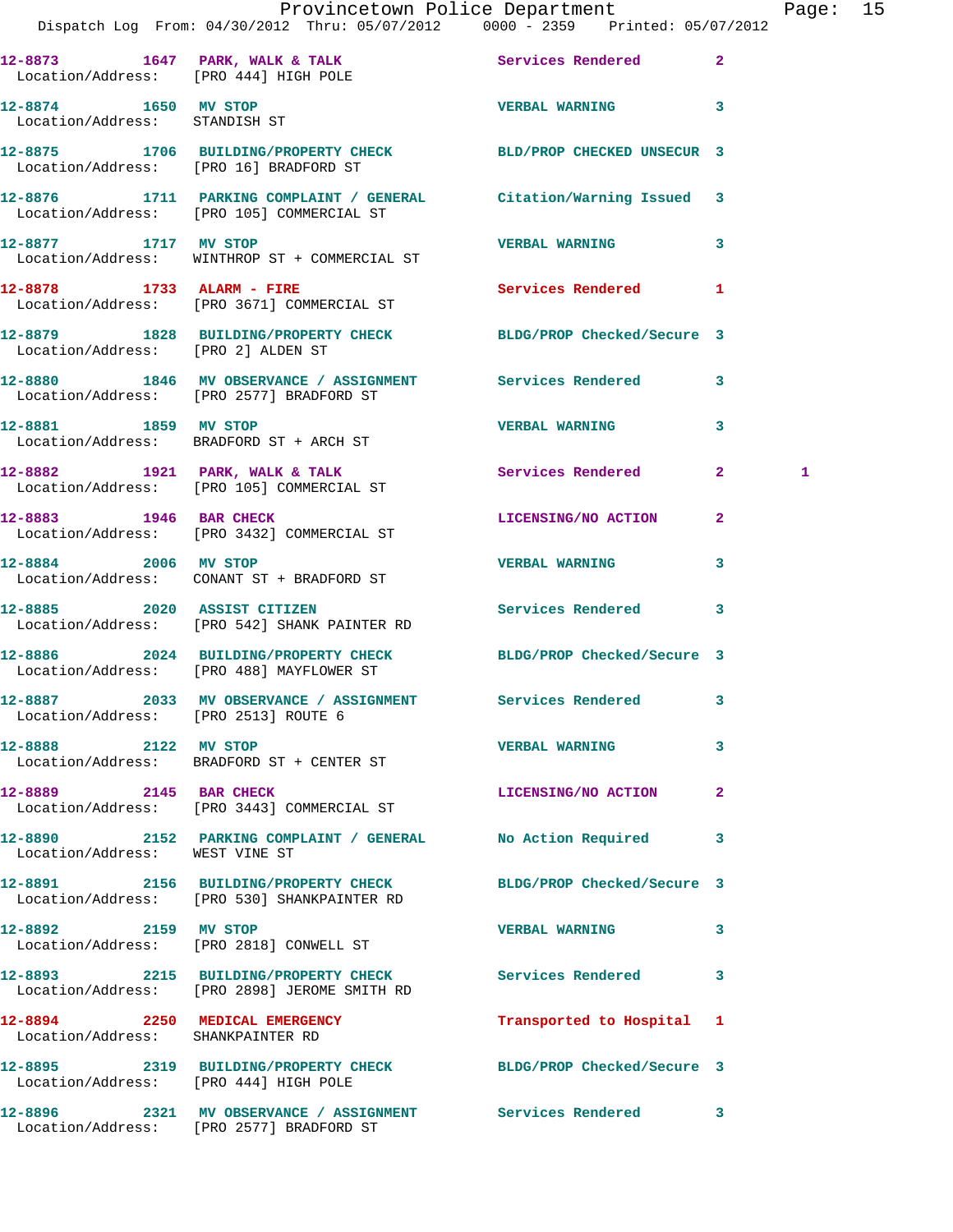Dispatch Log From: 04/30/2012 Thru: 05/07/2012 0000 - 2359 Printed: 05/07/2012

| 12-8897<br>2337    | MV STOP                                      | <b>VERBAL WARNING</b> |  |
|--------------------|----------------------------------------------|-----------------------|--|
| Location/Address:  | PRINCE ST                                    |                       |  |
| 12-8898            | 2343<br><b>STOP</b><br>МV                    | <b>VERBAL WARNING</b> |  |
|                    | Location/Address: STANDISH AVE + BRADFORD ST |                       |  |
| 12-8899            | 2352<br><b>DISTURBANCE</b>                   | Arrest(s) Made        |  |
|                    | Location/Address: [PRO 80] CARVER ST         |                       |  |
| Refer To Accident: | $12-18-AC$                                   |                       |  |
| Refer To Arrest:   | $12 - 66 - AR$                               |                       |  |

## **For Date: 05/06/2012 - Sunday**

|                           | 12-8900 0020 LOBBY TRAFFIC<br>Location/Address: [PRO 542] SHANK PAINTER RD                                                                 | Services Rendered 2        |              | 8 |
|---------------------------|--------------------------------------------------------------------------------------------------------------------------------------------|----------------------------|--------------|---|
| 12-8902 0029 BAR CHECK    | Location/Address: [PRO 208] COMMERCIAL ST                                                                                                  | No Action Required         | $\mathbf{2}$ |   |
|                           | 12-8903 0034 BAR CHECK<br>Location/Address: [PRO 484] MASONIC PL                                                                           | No Action Required         | $\mathbf{2}$ |   |
|                           | 12-8904 0041 BUILDING/PROPERTY CHECK<br>Location/Address: [PRO 182] COMMERCIAL ST                                                          | BLDG/PROP Checked/Secure 3 |              |   |
|                           | 12-8905 0055 BUILDING/PROPERTY CHECK BLDG/PROP Checked/Secure 3<br>Location/Address: [PRO 2206] COMMERCIAL ST                              |                            |              |   |
|                           | 12-8906 0126 DISTURBANCE<br>Location/Address: JOHNSON ST + COMMERCIAL ST                                                                   | <b>SPOKEN TO</b>           | 1            |   |
| 12-8907 0157 GENERAL INFO |                                                                                                                                            | Services Rendered 3        |              |   |
|                           | 12-8908 0206 BUILDING/PROPERTY CHECK BLDG/PROP Checked/Secure 3<br>Location/Address: [PRO 3256] COMMERCIAL ST                              |                            |              |   |
|                           | 12-8909 0301 BUILDING/PROPERTY CHECK BLDG/PROP Checked/Secure 3<br>Location/Address: [PRO 519] RACE POINT RD                               |                            |              |   |
|                           | 12-8910 0910 BUILDING/PROPERTY CHECK BLDG/PROP Checked/Secure 3<br>Location/Address: [PRO 519] RACE POINT RD                               |                            |              |   |
|                           | 12-8912 0933 COMPLAINT<br>Location/Address: [PRO 542] SHANK PAINTER RD                                                                     | <b>GONE ON ARRIVAL</b>     | 3            |   |
|                           | 12-8911 0936 BUILDING/PROPERTY CHECK BLDG/PROP Checked/Secure 3<br>Location/Address: [PRO 2483] COMMERCIAL ST                              |                            |              |   |
|                           | 12-8914 0939 BUILDING/PROPERTY CHECK BLDG/PROP Checked/Secure 3<br>Location/Address: [PRO 2206] COMMERCIAL ST                              |                            |              |   |
|                           | 12-8919 1019 VERBAL DISPUTE<br>Location/Address: [PRO 3137] RACE POINT RD                                                                  | SPOKEN TO                  | 3            |   |
|                           | 12-8920 1021 911 GENERAL<br>Location/Address: [PRO 959] JEROME SMITH RD                                                                    | <b>SPOKEN TO</b>           | 1            |   |
| 12-8921 1038 MV COMPLAINT | Location/Address: [PRO 3456] RYDER ST EXT                                                                                                  | Services Rendered 2        |              |   |
| 12-8922 1112 ANIMAL CALL  | Location/Address: [PRO 526] RYDER ST EXT                                                                                                   | Services Rendered          | $\mathbf{2}$ |   |
|                           | 12-8923                   1259    ASSIST AGENCY  /  SEWER BACKUP            Services Rendered<br>Location/Address: [PRO 356] COMMERCIAL ST |                            | 3            |   |
|                           | 12-8924 1303 MV OBSERVANCE / ASSIGNMENT<br>Location/Address: [PRO 2577] BRADFORD ST                                                        | <b>Services Rendered</b>   | 3            |   |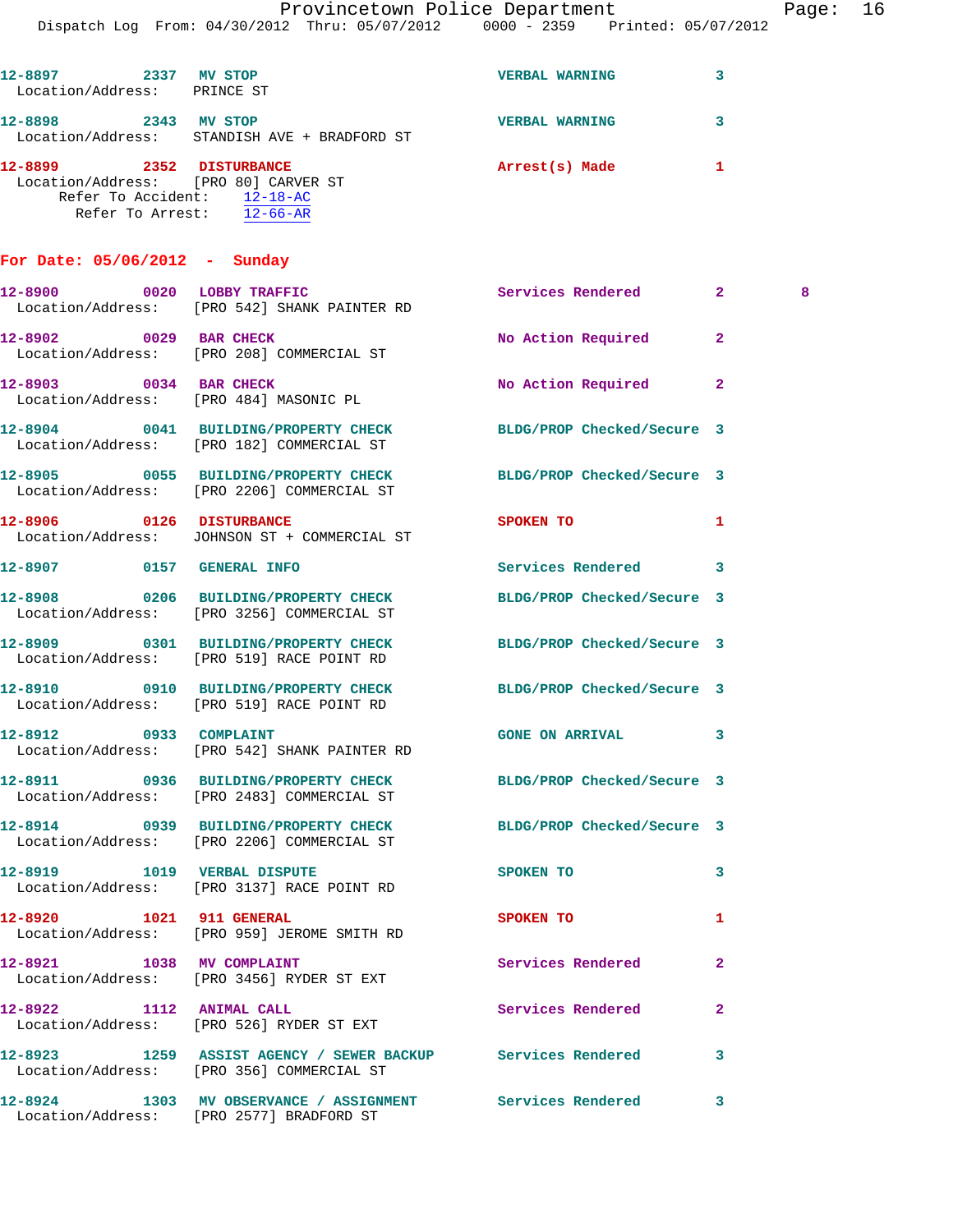|                           | Provincetown Police Department<br>Dispatch Log From: 04/30/2012 Thru: 05/07/2012 0000 - 2359 Printed: 05/07/2012 |                           |   |
|---------------------------|------------------------------------------------------------------------------------------------------------------|---------------------------|---|
|                           |                                                                                                                  |                           |   |
| 12-8925 1310 MV STOP      | Location/Address: RYDER ST + COMMERCIAL ST                                                                       | <b>VERBAL WARNING</b>     | 3 |
|                           | 12-8926 1316 LOST ORANGE WALLET Services Rendered<br>Location/Address: [PRO 444] HIGH POLE HILL                  |                           | 3 |
| 12-8927 1319 MV STOP      | Location/Address: BRADFORD ST + CARVER ST                                                                        | <b>VERBAL WARNING</b>     | 3 |
|                           | 12-8928 1355 MV OBSERVANCE / ASSIGNMENT Services Rendered<br>Location/Address: [PRO 1892] SHANKPAINTER RD        |                           | 3 |
| 12-8929 1405 MV STOP      | Location/Address: BRADFORD ST + ATLANTIC AVE                                                                     | <b>VERBAL WARNING</b>     | 3 |
|                           | 12-8930 1417 MV OBSERVANCE / ASSIGNMENT Services Rendered<br>Location/Address: [PRO 3338] SHANKPAINTER RD        |                           | 3 |
|                           | 12-8931 1520 PARKING COMPLAINT / GENERAL Citation/Warning Issued<br>Location/Address: [PRO 105] COMMERCIAL ST    |                           | 3 |
|                           | 12-8932 1535 LOST LEATHER JACKET<br>Location/Address: [PRO 3443] COMMERCIAL ST                                   | Services Rendered         | 3 |
| 12-8933 1554 MV STOP      | Location/Address: [PRO 61] BRADFORD ST                                                                           | <b>VERBAL WARNING</b>     | 3 |
| Refer To Arrest: 12-67-AR | 12-8934 1606 DOMESTIC DISTURBANCE/ASSAULT Arrest(s) Made<br>Location/Address: [PRO 272] COMMERCIAL ST            |                           | 1 |
|                           | 12-8935 1623 911 GENERAL<br>Location/Address: [PRO 831] COMMERCIAL ST                                            | <b>Services Rendered</b>  | 1 |
|                           | 12-8936 1635 911 GENERAL<br>Location/Address: [PRO 515] RACE POINT RD                                            | <b>Services Rendered</b>  | 1 |
|                           | 12-8937 1723 BUILDING/PROPERTY CHECK BLDG/PROP Checked/Secure 3<br>Location/Address: [PRO 519] RACE POINT RD     |                           |   |
| 12-8938 1726 MV ACCIDENT  | Location/Address: [PRO 2046] COMMERCIAL ST                                                                       | Services Rendered         | 1 |
|                           | 12-8939 1729 MV OBSERVANCE / ASSIGNMENT Services Rendered<br>Location/Address: [PRO 2577] BRADFORD ST            |                           | 3 |
| 12-8940 1731 MV STOP      | Location/Address: WEBSTER PL + BRADFORD ST                                                                       | <b>VERBAL WARNING</b>     | 3 |
|                           | 12-8941 1847 BUILDING/PROPERTY CHECK BLDG/PROP Checked/Secure 3<br>Location/Address: [PRO 175] COMMERCIAL ST     |                           |   |
|                           | 12-8942 1859 MEDICAL EMERGENCY<br>Location/Address: [PRO 1404] NELSON AVE                                        | Transported to Hospital 1 |   |
| 12-8943 1859 GENERAL INFO |                                                                                                                  | No Action Required        | 3 |
|                           | 12-8944 1928 ALARM - FIRE<br>Location/Address: [PRO 136] COMMERCIAL ST                                           | Services Rendered         | 1 |
|                           | 12-8945 1948 BUILDING/PROPERTY CHECK BLDG/PROP Checked/Secure 3<br>Location/Address: [PRO 306] COMMERCIAL ST     |                           |   |
|                           |                                                                                                                  |                           | 3 |
| 12-8947 2020 MV STOP      | Location/Address: STANDISH ST + BRADFORD ST                                                                      | <b>VERBAL WARNING</b>     | 3 |
|                           | 12-8948 2121 MV OBSERVANCE / ASSIGNMENT Services Rendered                                                        |                           | 3 |

Location/Address: [PRO 2513] ROUTE 6

Page: 17